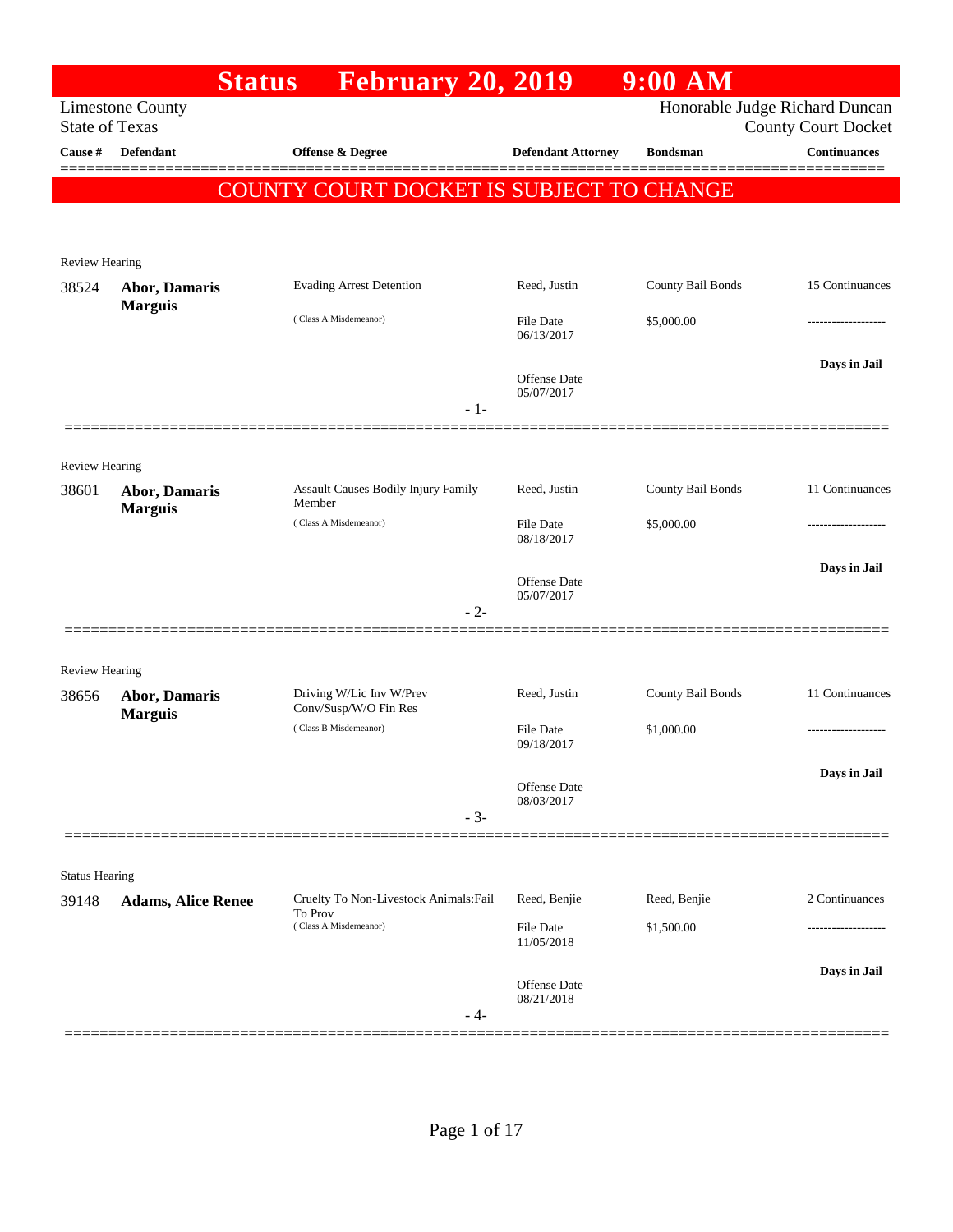| Honorable Judge Richard Duncan<br><b>Limestone County</b><br><b>State of Texas</b><br><b>Defendant</b><br>Cause #<br>Offense & Degree<br><b>Defendant Attorney</b><br><b>Bondsman</b><br>COUNTY COURT DOCKET IS SUBJECT TO CHANGE<br><b>Status Hearing</b><br>Interfer W/Emergency Req For<br>Burkeen, Daniel<br>County Bail Bonds<br>39177<br>Alqudsi, Hamza Naser<br>Assistance<br><b>Ezeldeen</b><br>(Class A Misdemeanor)<br><b>File Date</b><br>\$1,500.00<br>12/18/2018<br><b>Offense Date</b><br>09/13/2018<br>$-5-$<br><b>Status Hearing</b><br>County Bail Bonds<br>Assault Causes Bodily Injury Family<br>Burkeen, Daniel<br>39178<br>Alqudsi, Hamza Naser<br>Member<br><b>Ezeldeen</b><br>(Class A Misdemeanor)<br>\$1,500.00<br>File Date<br>12/18/2018<br><b>Offense Date</b><br>09/13/2018<br>$-6-$<br><b>Status Hearing</b><br>Moore, David E.<br>County Bail Bonds<br>Driving While Intoxicated<br>39134<br>Arredondo, Jose Juan<br>(Class B Misdemeanor)<br><b>File Date</b><br>\$2,000.00<br>10/25/2018<br>Offense Date<br>08/14/2018<br>$-7-$<br><b>Status Hearing</b><br>Hunt Poss Exotic Animals<br>Reed, Stephen M.<br>Reed, Bobby<br>39170<br><b>Baize, James Dillon</b><br>(Class A Misdemeanor)<br><b>File Date</b><br>\$2,500.00<br>11/27/2018 | <b>Status</b> | <b>February 20, 2019</b> |                     | $9:00$ AM |                            |
|--------------------------------------------------------------------------------------------------------------------------------------------------------------------------------------------------------------------------------------------------------------------------------------------------------------------------------------------------------------------------------------------------------------------------------------------------------------------------------------------------------------------------------------------------------------------------------------------------------------------------------------------------------------------------------------------------------------------------------------------------------------------------------------------------------------------------------------------------------------------------------------------------------------------------------------------------------------------------------------------------------------------------------------------------------------------------------------------------------------------------------------------------------------------------------------------------------------------------------------------------------------------------|---------------|--------------------------|---------------------|-----------|----------------------------|
|                                                                                                                                                                                                                                                                                                                                                                                                                                                                                                                                                                                                                                                                                                                                                                                                                                                                                                                                                                                                                                                                                                                                                                                                                                                                          |               |                          |                     |           | <b>County Court Docket</b> |
|                                                                                                                                                                                                                                                                                                                                                                                                                                                                                                                                                                                                                                                                                                                                                                                                                                                                                                                                                                                                                                                                                                                                                                                                                                                                          |               |                          |                     |           | <b>Continuances</b>        |
|                                                                                                                                                                                                                                                                                                                                                                                                                                                                                                                                                                                                                                                                                                                                                                                                                                                                                                                                                                                                                                                                                                                                                                                                                                                                          |               |                          |                     |           |                            |
|                                                                                                                                                                                                                                                                                                                                                                                                                                                                                                                                                                                                                                                                                                                                                                                                                                                                                                                                                                                                                                                                                                                                                                                                                                                                          |               |                          |                     |           |                            |
|                                                                                                                                                                                                                                                                                                                                                                                                                                                                                                                                                                                                                                                                                                                                                                                                                                                                                                                                                                                                                                                                                                                                                                                                                                                                          |               |                          |                     |           | 1 Continuances             |
|                                                                                                                                                                                                                                                                                                                                                                                                                                                                                                                                                                                                                                                                                                                                                                                                                                                                                                                                                                                                                                                                                                                                                                                                                                                                          |               |                          |                     |           |                            |
|                                                                                                                                                                                                                                                                                                                                                                                                                                                                                                                                                                                                                                                                                                                                                                                                                                                                                                                                                                                                                                                                                                                                                                                                                                                                          |               |                          |                     |           | Days in Jail               |
|                                                                                                                                                                                                                                                                                                                                                                                                                                                                                                                                                                                                                                                                                                                                                                                                                                                                                                                                                                                                                                                                                                                                                                                                                                                                          |               |                          |                     |           |                            |
|                                                                                                                                                                                                                                                                                                                                                                                                                                                                                                                                                                                                                                                                                                                                                                                                                                                                                                                                                                                                                                                                                                                                                                                                                                                                          |               |                          |                     |           |                            |
|                                                                                                                                                                                                                                                                                                                                                                                                                                                                                                                                                                                                                                                                                                                                                                                                                                                                                                                                                                                                                                                                                                                                                                                                                                                                          |               |                          |                     |           | 1 Continuances             |
|                                                                                                                                                                                                                                                                                                                                                                                                                                                                                                                                                                                                                                                                                                                                                                                                                                                                                                                                                                                                                                                                                                                                                                                                                                                                          |               |                          |                     |           |                            |
|                                                                                                                                                                                                                                                                                                                                                                                                                                                                                                                                                                                                                                                                                                                                                                                                                                                                                                                                                                                                                                                                                                                                                                                                                                                                          |               |                          |                     |           | Days in Jail               |
|                                                                                                                                                                                                                                                                                                                                                                                                                                                                                                                                                                                                                                                                                                                                                                                                                                                                                                                                                                                                                                                                                                                                                                                                                                                                          |               |                          |                     |           |                            |
|                                                                                                                                                                                                                                                                                                                                                                                                                                                                                                                                                                                                                                                                                                                                                                                                                                                                                                                                                                                                                                                                                                                                                                                                                                                                          |               |                          |                     |           |                            |
|                                                                                                                                                                                                                                                                                                                                                                                                                                                                                                                                                                                                                                                                                                                                                                                                                                                                                                                                                                                                                                                                                                                                                                                                                                                                          |               |                          |                     |           | 3 Continuances             |
|                                                                                                                                                                                                                                                                                                                                                                                                                                                                                                                                                                                                                                                                                                                                                                                                                                                                                                                                                                                                                                                                                                                                                                                                                                                                          |               |                          |                     |           |                            |
|                                                                                                                                                                                                                                                                                                                                                                                                                                                                                                                                                                                                                                                                                                                                                                                                                                                                                                                                                                                                                                                                                                                                                                                                                                                                          |               |                          |                     |           | Days in Jail               |
|                                                                                                                                                                                                                                                                                                                                                                                                                                                                                                                                                                                                                                                                                                                                                                                                                                                                                                                                                                                                                                                                                                                                                                                                                                                                          |               |                          |                     |           |                            |
|                                                                                                                                                                                                                                                                                                                                                                                                                                                                                                                                                                                                                                                                                                                                                                                                                                                                                                                                                                                                                                                                                                                                                                                                                                                                          |               |                          |                     |           |                            |
|                                                                                                                                                                                                                                                                                                                                                                                                                                                                                                                                                                                                                                                                                                                                                                                                                                                                                                                                                                                                                                                                                                                                                                                                                                                                          |               |                          |                     |           | 1 Continuances             |
|                                                                                                                                                                                                                                                                                                                                                                                                                                                                                                                                                                                                                                                                                                                                                                                                                                                                                                                                                                                                                                                                                                                                                                                                                                                                          |               |                          |                     |           | Days in Jail               |
| 04/14/2018<br>$-8-$                                                                                                                                                                                                                                                                                                                                                                                                                                                                                                                                                                                                                                                                                                                                                                                                                                                                                                                                                                                                                                                                                                                                                                                                                                                      |               |                          | <b>Offense Date</b> |           |                            |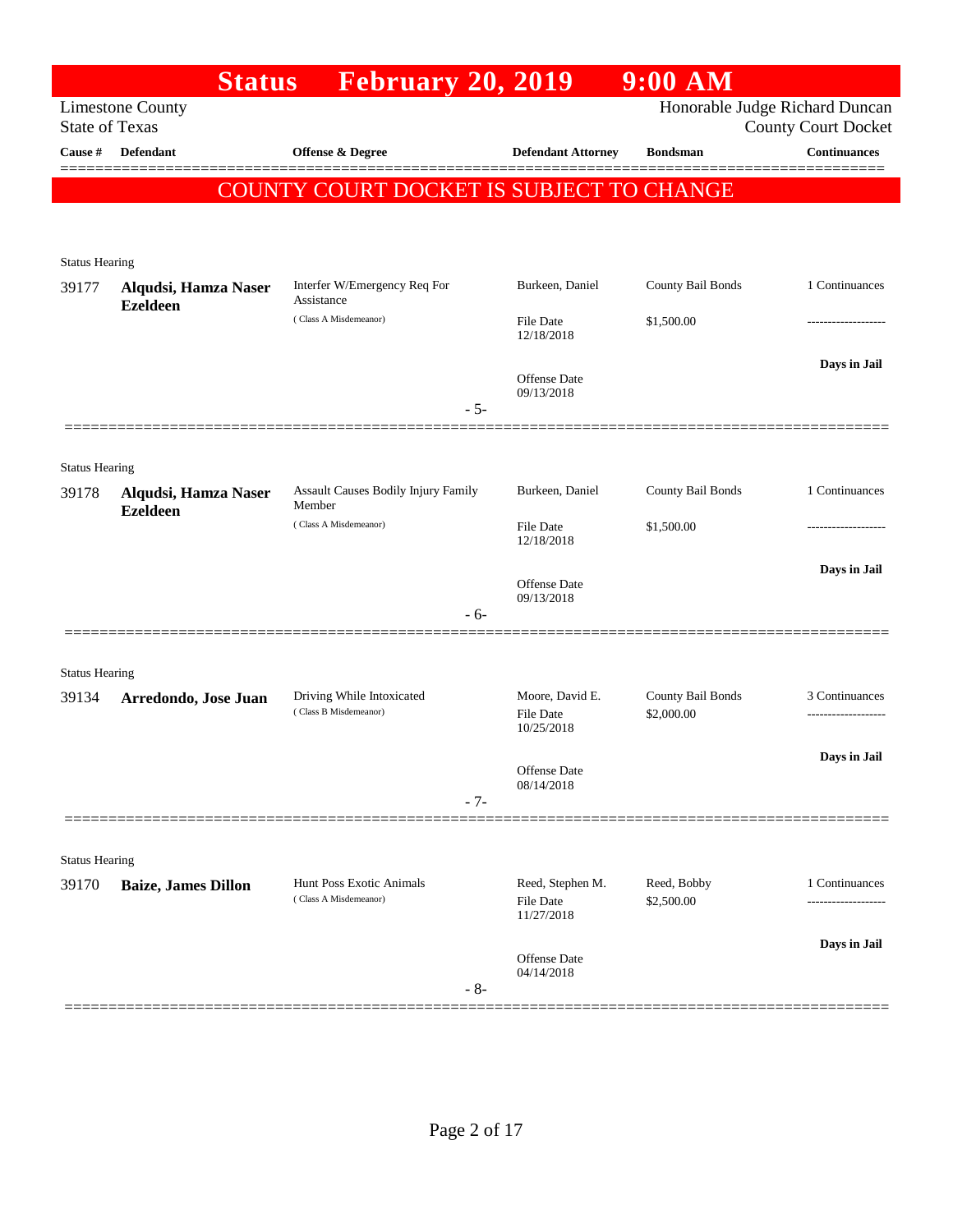|                                | <b>Status</b>                | <b>February 20, 2019</b>                      |        |                                   | $9:00$ AM         |                                                              |
|--------------------------------|------------------------------|-----------------------------------------------|--------|-----------------------------------|-------------------|--------------------------------------------------------------|
| <b>State of Texas</b>          | <b>Limestone County</b>      |                                               |        |                                   |                   | Honorable Judge Richard Duncan<br><b>County Court Docket</b> |
| Cause #                        | <b>Defendant</b>             | <b>Offense &amp; Degree</b>                   |        | <b>Defendant Attorney</b>         | <b>Bondsman</b>   | <b>Continuances</b>                                          |
|                                |                              |                                               |        |                                   |                   |                                                              |
|                                |                              | COUNTY COURT DOCKET IS SUBJECT TO CHANGE      |        |                                   |                   |                                                              |
|                                |                              |                                               |        |                                   |                   |                                                              |
| <b>Status Hearing</b>          |                              |                                               |        |                                   |                   |                                                              |
| 39158                          | <b>Bluitt</b> , Triston      | Assault Causes Bodily Injury Family<br>Member |        |                                   | County Bail Bonds | 2 Continuances                                               |
|                                | <b>Kennard</b>               | (Class A Misdemeanor)                         |        | <b>File Date</b><br>11/16/2018    | \$5,000.00        |                                                              |
|                                |                              |                                               |        | Offense Date                      |                   | Days in Jail                                                 |
|                                |                              |                                               | $-9-$  | 09/22/2018                        |                   |                                                              |
|                                |                              |                                               |        |                                   |                   |                                                              |
| <b>Status Hearing</b><br>39171 | <b>Bond, Christopher Lee</b> | Poss Marij <2oz                               |        | Sanders, Raymond L.               | County Bail Bonds | 1 Continuances                                               |
|                                |                              | (Class B Misdemeanor)                         |        | <b>File Date</b><br>11/30/2018    | \$2,000.00        |                                                              |
|                                |                              |                                               |        | <b>Offense Date</b>               |                   | Days in Jail                                                 |
|                                |                              |                                               | $-10-$ | 11/07/2018                        |                   |                                                              |
| <b>Status Hearing</b>          |                              |                                               |        |                                   |                   |                                                              |
| 39143                          | <b>Boyd, Jerry Dale</b>      | Poss Marij <2oz                               |        | Reed, Benjie                      | Reed, Benjie      | 2 Continuances                                               |
|                                |                              | (Class B Misdemeanor)                         |        | <b>File Date</b><br>11/05/2018    | \$2,000.00        | -------------------                                          |
|                                |                              |                                               |        | <b>Offense Date</b>               |                   | Days in Jail                                                 |
|                                |                              |                                               | $-11-$ | 09/15/2018                        |                   |                                                              |
|                                |                              |                                               |        |                                   |                   |                                                              |
| <b>Status Hearing</b>          |                              |                                               |        |                                   |                   |                                                              |
| 38658                          | Campbell, Carrie             | Criminal Trespass                             |        | Moore, David E.                   | Personal Bond     | 2 Continuances                                               |
|                                | Laportia                     | (Class B Misdemeanor)                         |        | <b>File Date</b><br>09/20/2017    | \$500.00          |                                                              |
|                                |                              |                                               |        |                                   |                   | Days in Jail                                                 |
|                                |                              |                                               | $-12-$ | <b>Offense Date</b><br>09/03/2017 |                   |                                                              |
|                                |                              |                                               |        |                                   |                   |                                                              |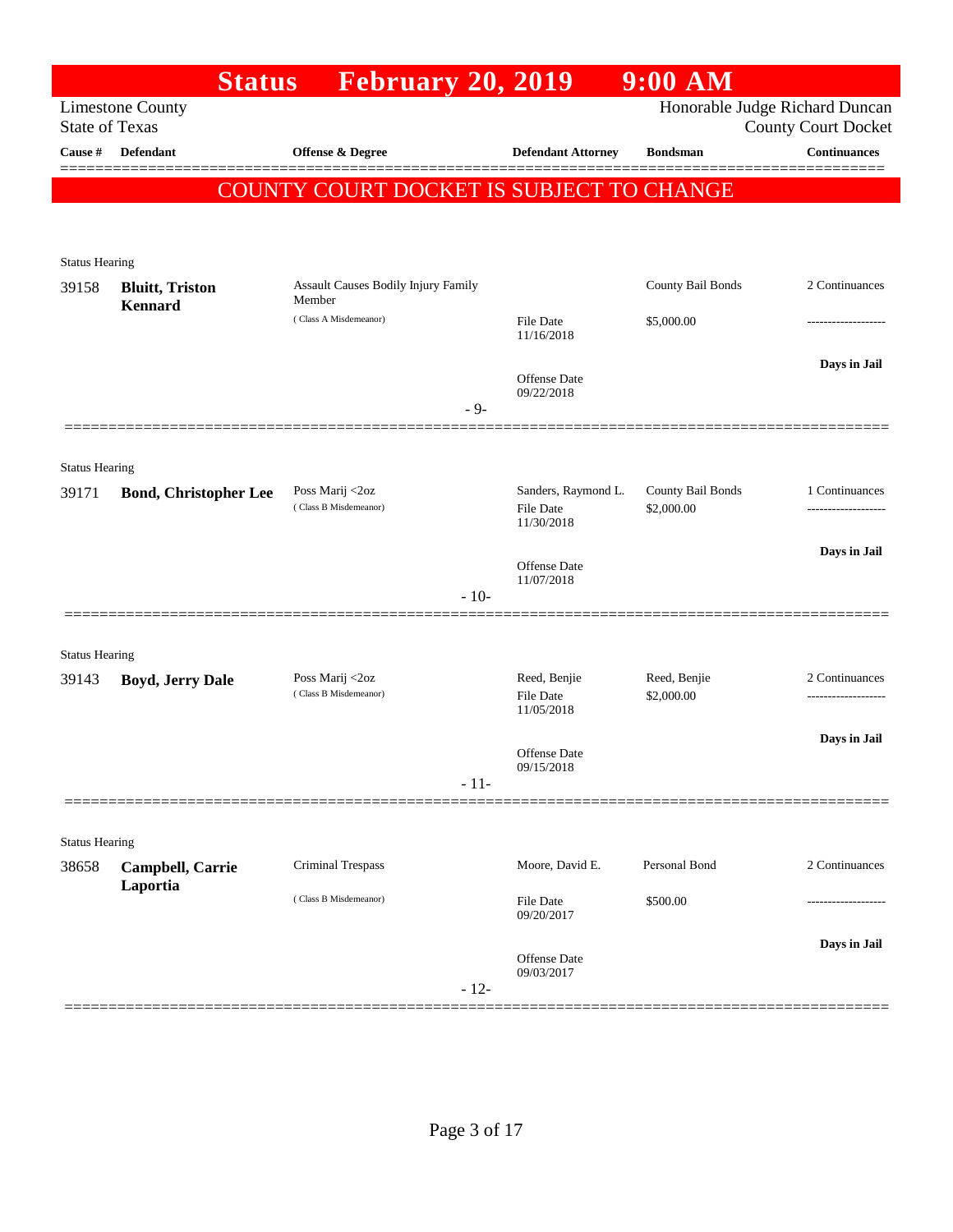| Honorable Judge Richard Duncan<br><b>Limestone County</b><br><b>State of Texas</b><br><b>County Court Docket</b><br><b>Defendant</b><br><b>Continuances</b><br>Cause #<br><b>Offense &amp; Degree</b><br><b>Defendant Attorney</b><br><b>Bondsman</b><br>COUNTY COURT DOCKET IS SUBJECT TO CHANGE<br><b>Status Hearing</b><br>County Bail Bonds<br>Poss Marij <2oz<br>Reed, Justin<br>5 Continuances<br>39037<br><b>Clark, Paige Nichole</b><br>(Class B Misdemeanor)<br>\$2,500.00<br><b>File Date</b><br>------------------<br>08/03/2018<br>Days in Jail<br>Offense Date<br>06/30/2018<br>$-13-$<br><b>Status Hearing</b><br>Reed, Benjie<br>County Bail Bonds<br>6 Continuances<br>Assault Cause Bodily Inj.<br>Dansby, Willie<br>38968<br>Lawrence, Jr.<br>(Class A Misdemeanor)<br>\$3,000.00<br><b>File Date</b><br>05/30/2018<br>Days in Jail<br>Offense Date<br>04/13/2018<br>$-14-$<br><b>Status Hearing</b><br>Reed, Benjie<br>County Bail Bonds<br>Driving While Intoxicated<br>5 Continuances<br>39009<br>Darby, Justin Jared<br>(Class B Misdemeanor)<br><b>File Date</b><br>\$2,500.00<br>-------------------<br>07/11/2018<br>Days in Jail<br>Offense Date<br>06/02/2018<br>$-15-$<br><b>Status Hearing</b><br>County Bail Bonds<br>2 Continuances<br><b>Assault Causes Bodily Injury Family</b><br>39163<br>Davis, Jarrin Jmal<br>Member<br>(Class A Misdemeanor)<br><b>File Date</b><br>\$5,000.00<br>--------------<br>11/16/2018<br>Days in Jail<br>Offense Date<br>06/25/2018<br>$-16-$ | <b>Status</b> | <b>February 20, 2019</b> |  | $9:00$ AM |  |
|--------------------------------------------------------------------------------------------------------------------------------------------------------------------------------------------------------------------------------------------------------------------------------------------------------------------------------------------------------------------------------------------------------------------------------------------------------------------------------------------------------------------------------------------------------------------------------------------------------------------------------------------------------------------------------------------------------------------------------------------------------------------------------------------------------------------------------------------------------------------------------------------------------------------------------------------------------------------------------------------------------------------------------------------------------------------------------------------------------------------------------------------------------------------------------------------------------------------------------------------------------------------------------------------------------------------------------------------------------------------------------------------------------------------------------------------------------------------------------------------------------------|---------------|--------------------------|--|-----------|--|
|                                                                                                                                                                                                                                                                                                                                                                                                                                                                                                                                                                                                                                                                                                                                                                                                                                                                                                                                                                                                                                                                                                                                                                                                                                                                                                                                                                                                                                                                                                              |               |                          |  |           |  |
|                                                                                                                                                                                                                                                                                                                                                                                                                                                                                                                                                                                                                                                                                                                                                                                                                                                                                                                                                                                                                                                                                                                                                                                                                                                                                                                                                                                                                                                                                                              |               |                          |  |           |  |
|                                                                                                                                                                                                                                                                                                                                                                                                                                                                                                                                                                                                                                                                                                                                                                                                                                                                                                                                                                                                                                                                                                                                                                                                                                                                                                                                                                                                                                                                                                              |               |                          |  |           |  |
|                                                                                                                                                                                                                                                                                                                                                                                                                                                                                                                                                                                                                                                                                                                                                                                                                                                                                                                                                                                                                                                                                                                                                                                                                                                                                                                                                                                                                                                                                                              |               |                          |  |           |  |
|                                                                                                                                                                                                                                                                                                                                                                                                                                                                                                                                                                                                                                                                                                                                                                                                                                                                                                                                                                                                                                                                                                                                                                                                                                                                                                                                                                                                                                                                                                              |               |                          |  |           |  |
|                                                                                                                                                                                                                                                                                                                                                                                                                                                                                                                                                                                                                                                                                                                                                                                                                                                                                                                                                                                                                                                                                                                                                                                                                                                                                                                                                                                                                                                                                                              |               |                          |  |           |  |
|                                                                                                                                                                                                                                                                                                                                                                                                                                                                                                                                                                                                                                                                                                                                                                                                                                                                                                                                                                                                                                                                                                                                                                                                                                                                                                                                                                                                                                                                                                              |               |                          |  |           |  |
|                                                                                                                                                                                                                                                                                                                                                                                                                                                                                                                                                                                                                                                                                                                                                                                                                                                                                                                                                                                                                                                                                                                                                                                                                                                                                                                                                                                                                                                                                                              |               |                          |  |           |  |
|                                                                                                                                                                                                                                                                                                                                                                                                                                                                                                                                                                                                                                                                                                                                                                                                                                                                                                                                                                                                                                                                                                                                                                                                                                                                                                                                                                                                                                                                                                              |               |                          |  |           |  |
|                                                                                                                                                                                                                                                                                                                                                                                                                                                                                                                                                                                                                                                                                                                                                                                                                                                                                                                                                                                                                                                                                                                                                                                                                                                                                                                                                                                                                                                                                                              |               |                          |  |           |  |
|                                                                                                                                                                                                                                                                                                                                                                                                                                                                                                                                                                                                                                                                                                                                                                                                                                                                                                                                                                                                                                                                                                                                                                                                                                                                                                                                                                                                                                                                                                              |               |                          |  |           |  |
|                                                                                                                                                                                                                                                                                                                                                                                                                                                                                                                                                                                                                                                                                                                                                                                                                                                                                                                                                                                                                                                                                                                                                                                                                                                                                                                                                                                                                                                                                                              |               |                          |  |           |  |
|                                                                                                                                                                                                                                                                                                                                                                                                                                                                                                                                                                                                                                                                                                                                                                                                                                                                                                                                                                                                                                                                                                                                                                                                                                                                                                                                                                                                                                                                                                              |               |                          |  |           |  |
|                                                                                                                                                                                                                                                                                                                                                                                                                                                                                                                                                                                                                                                                                                                                                                                                                                                                                                                                                                                                                                                                                                                                                                                                                                                                                                                                                                                                                                                                                                              |               |                          |  |           |  |
|                                                                                                                                                                                                                                                                                                                                                                                                                                                                                                                                                                                                                                                                                                                                                                                                                                                                                                                                                                                                                                                                                                                                                                                                                                                                                                                                                                                                                                                                                                              |               |                          |  |           |  |
|                                                                                                                                                                                                                                                                                                                                                                                                                                                                                                                                                                                                                                                                                                                                                                                                                                                                                                                                                                                                                                                                                                                                                                                                                                                                                                                                                                                                                                                                                                              |               |                          |  |           |  |
|                                                                                                                                                                                                                                                                                                                                                                                                                                                                                                                                                                                                                                                                                                                                                                                                                                                                                                                                                                                                                                                                                                                                                                                                                                                                                                                                                                                                                                                                                                              |               |                          |  |           |  |
|                                                                                                                                                                                                                                                                                                                                                                                                                                                                                                                                                                                                                                                                                                                                                                                                                                                                                                                                                                                                                                                                                                                                                                                                                                                                                                                                                                                                                                                                                                              |               |                          |  |           |  |
|                                                                                                                                                                                                                                                                                                                                                                                                                                                                                                                                                                                                                                                                                                                                                                                                                                                                                                                                                                                                                                                                                                                                                                                                                                                                                                                                                                                                                                                                                                              |               |                          |  |           |  |
|                                                                                                                                                                                                                                                                                                                                                                                                                                                                                                                                                                                                                                                                                                                                                                                                                                                                                                                                                                                                                                                                                                                                                                                                                                                                                                                                                                                                                                                                                                              |               |                          |  |           |  |
|                                                                                                                                                                                                                                                                                                                                                                                                                                                                                                                                                                                                                                                                                                                                                                                                                                                                                                                                                                                                                                                                                                                                                                                                                                                                                                                                                                                                                                                                                                              |               |                          |  |           |  |
|                                                                                                                                                                                                                                                                                                                                                                                                                                                                                                                                                                                                                                                                                                                                                                                                                                                                                                                                                                                                                                                                                                                                                                                                                                                                                                                                                                                                                                                                                                              |               |                          |  |           |  |
|                                                                                                                                                                                                                                                                                                                                                                                                                                                                                                                                                                                                                                                                                                                                                                                                                                                                                                                                                                                                                                                                                                                                                                                                                                                                                                                                                                                                                                                                                                              |               |                          |  |           |  |
|                                                                                                                                                                                                                                                                                                                                                                                                                                                                                                                                                                                                                                                                                                                                                                                                                                                                                                                                                                                                                                                                                                                                                                                                                                                                                                                                                                                                                                                                                                              |               |                          |  |           |  |
|                                                                                                                                                                                                                                                                                                                                                                                                                                                                                                                                                                                                                                                                                                                                                                                                                                                                                                                                                                                                                                                                                                                                                                                                                                                                                                                                                                                                                                                                                                              |               |                          |  |           |  |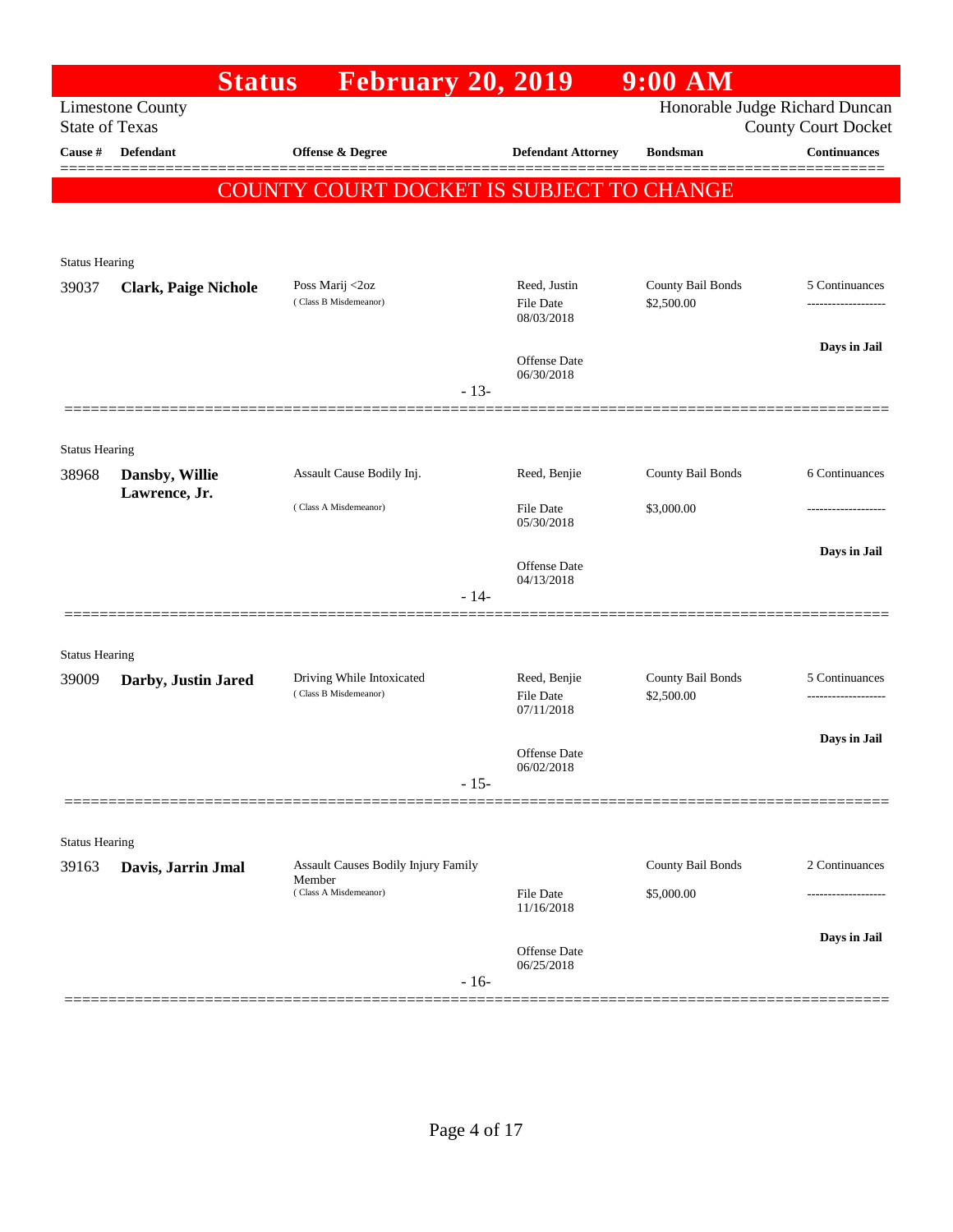|                                  | <b>Status</b>                           | <b>February 20, 2019</b>                      |                            | $9:00$ AM         |                                                   |
|----------------------------------|-----------------------------------------|-----------------------------------------------|----------------------------|-------------------|---------------------------------------------------|
|                                  | <b>Limestone County</b>                 |                                               |                            |                   | Honorable Judge Richard Duncan                    |
| <b>State of Texas</b><br>Cause # | <b>Defendant</b>                        | <b>Offense &amp; Degree</b>                   |                            | <b>Bondsman</b>   | <b>County Court Docket</b><br><b>Continuances</b> |
|                                  |                                         |                                               | <b>Defendant Attorney</b>  |                   |                                                   |
|                                  |                                         | COUNTY COURT DOCKET IS SUBJECT TO CHANGE      |                            |                   |                                                   |
|                                  |                                         |                                               |                            |                   |                                                   |
|                                  |                                         |                                               |                            |                   |                                                   |
| <b>Status Hearing</b><br>39157   | Ellis, John Taylor, II                  | <b>Assault Causes Bodily Injury Family</b>    | Reed, Benjie               | Reed, Bobby       | 2 Continuances                                    |
|                                  |                                         | Member<br>(Class A Misdemeanor)               | <b>File Date</b>           | \$3,000.00        |                                                   |
|                                  |                                         |                                               | 11/08/2018                 |                   |                                                   |
|                                  |                                         |                                               |                            |                   | Days in Jail                                      |
|                                  |                                         |                                               | Offense Date<br>09/28/2018 |                   |                                                   |
|                                  |                                         | $-17-$                                        |                            |                   |                                                   |
|                                  |                                         |                                               |                            |                   |                                                   |
| Review Hearing                   |                                         |                                               |                            |                   |                                                   |
| 38972                            | <b>Evans, Cedric</b><br><b>McKenzie</b> | Poss Marij <2oz                               |                            | County Bail Bonds | 3 Continuances                                    |
|                                  |                                         | (Class B Misdemeanor)                         | <b>File Date</b>           | \$2,000.00        |                                                   |
|                                  |                                         |                                               | 05/30/2018                 |                   |                                                   |
|                                  |                                         |                                               | <b>Offense Date</b>        |                   | Days in Jail                                      |
|                                  |                                         | $-18-$                                        | 02/23/2018                 |                   |                                                   |
|                                  |                                         |                                               |                            |                   |                                                   |
| Review Hearing                   |                                         |                                               |                            |                   |                                                   |
| 38973                            | <b>Evans, Cedric</b>                    | Poss Cs Pg $3 < 28g$                          |                            | County Bail Bonds | 3 Continuances                                    |
|                                  | <b>McKenzie</b>                         | (Class A Misdemeanor)                         | <b>File Date</b>           | \$2,000.00        |                                                   |
|                                  |                                         |                                               | 05/30/2018                 |                   |                                                   |
|                                  |                                         |                                               |                            |                   | Days in Jail                                      |
|                                  |                                         |                                               | Offense Date<br>02/23/2018 |                   |                                                   |
|                                  |                                         | $-19-$                                        |                            |                   |                                                   |
|                                  |                                         |                                               |                            |                   |                                                   |
| Review Hearing                   |                                         |                                               |                            |                   |                                                   |
| 38416                            | Forge, Anthony<br>Bernard, II           | Assault Causes Bodily Injury Family<br>Member | Reed, Justin               | Reed, Justin      | 17 Continuances                                   |
|                                  |                                         | (Class A Misdemeanor)                         | File Date                  | \$3,000.00        |                                                   |
|                                  |                                         |                                               | 03/22/2017                 |                   |                                                   |
|                                  |                                         |                                               | Offense Date               |                   | Days in Jail                                      |
|                                  |                                         | $-20-$                                        | 03/08/2017                 |                   |                                                   |
|                                  |                                         |                                               |                            |                   |                                                   |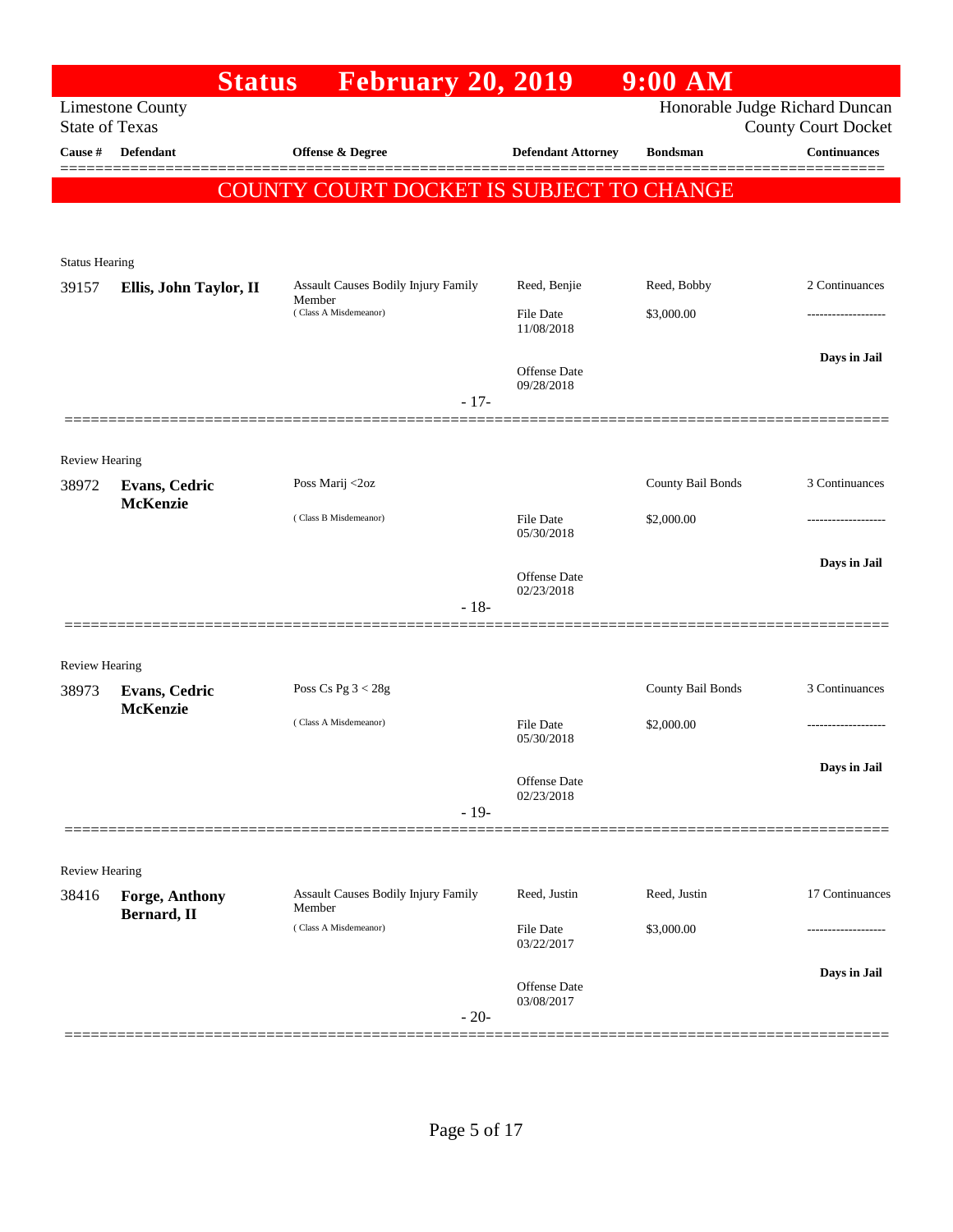|                                | <b>Status</b>               | <b>February 20, 2019</b>                   |        |                                | $9:00$ AM                   |                                                              |
|--------------------------------|-----------------------------|--------------------------------------------|--------|--------------------------------|-----------------------------|--------------------------------------------------------------|
| <b>State of Texas</b>          | <b>Limestone County</b>     |                                            |        |                                |                             | Honorable Judge Richard Duncan<br><b>County Court Docket</b> |
| Cause #                        | Defendant                   | <b>Offense &amp; Degree</b>                |        | <b>Defendant Attorney</b>      | <b>Bondsman</b>             | <b>Continuances</b>                                          |
|                                |                             | COUNTY COURT DOCKET IS SUBJECT TO CHANGE   |        |                                |                             |                                                              |
|                                |                             |                                            |        |                                |                             |                                                              |
| <b>Status Hearing</b>          |                             |                                            |        |                                |                             |                                                              |
| 39155                          | Garza, Arlette              | Accident Involving Damage To               |        | Moore, David E.                | County Bail Bonds           | 2 Continuances                                               |
|                                |                             | Vehicle>=\$200<br>(Class B Misdemeanor)    |        | File Date<br>11/06/2018        | \$2,500.00                  |                                                              |
|                                |                             |                                            | $-21-$ | Offense Date<br>10/02/2018     |                             | Days in Jail                                                 |
|                                |                             |                                            |        |                                |                             |                                                              |
| <b>Review Hearing</b>          |                             |                                            |        |                                |                             |                                                              |
| 38281                          | Gore, Jason Claude          | Criminal Trespass<br>(Class B Misdemeanor) |        | Spivey, Shirley<br>File Date   | Personal Bond<br>\$1,000.00 | 19 Continuances                                              |
|                                |                             |                                            |        | 12/19/2016                     |                             |                                                              |
|                                |                             |                                            |        | Offense Date<br>11/22/2016     |                             | Days in Jail                                                 |
|                                |                             |                                            | $-22-$ |                                |                             |                                                              |
|                                |                             |                                            |        |                                |                             |                                                              |
| <b>Status Hearing</b><br>38934 | <b>Gray, Travion Diquin</b> | Poss Marij <2oz<br>(Class B Misdemeanor)   |        |                                | County Bail Bonds           | 6 Continuances                                               |
|                                |                             |                                            |        | <b>File Date</b><br>05/11/2018 | \$2,000.00                  | ------------------                                           |
|                                |                             |                                            |        | <b>Offense</b> Date            |                             | Days in Jail                                                 |
|                                |                             |                                            | $-23-$ | 02/21/2018                     |                             |                                                              |
|                                |                             |                                            |        |                                |                             |                                                              |
| <b>Status Hearing</b>          |                             | <b>Assault Causes Bodily Injury Family</b> |        |                                | County Bail Bonds           | 3 Continuances                                               |
| 39102                          | <b>Gray, Travion Diquin</b> | Member<br>(Class A Misdemeanor)            |        | File Date                      | \$3,000.00                  |                                                              |
|                                |                             |                                            |        | 10/01/2018                     |                             |                                                              |
|                                |                             |                                            | $-24-$ | Offense Date<br>08/13/2018     |                             | Days in Jail                                                 |
|                                |                             |                                            |        |                                |                             |                                                              |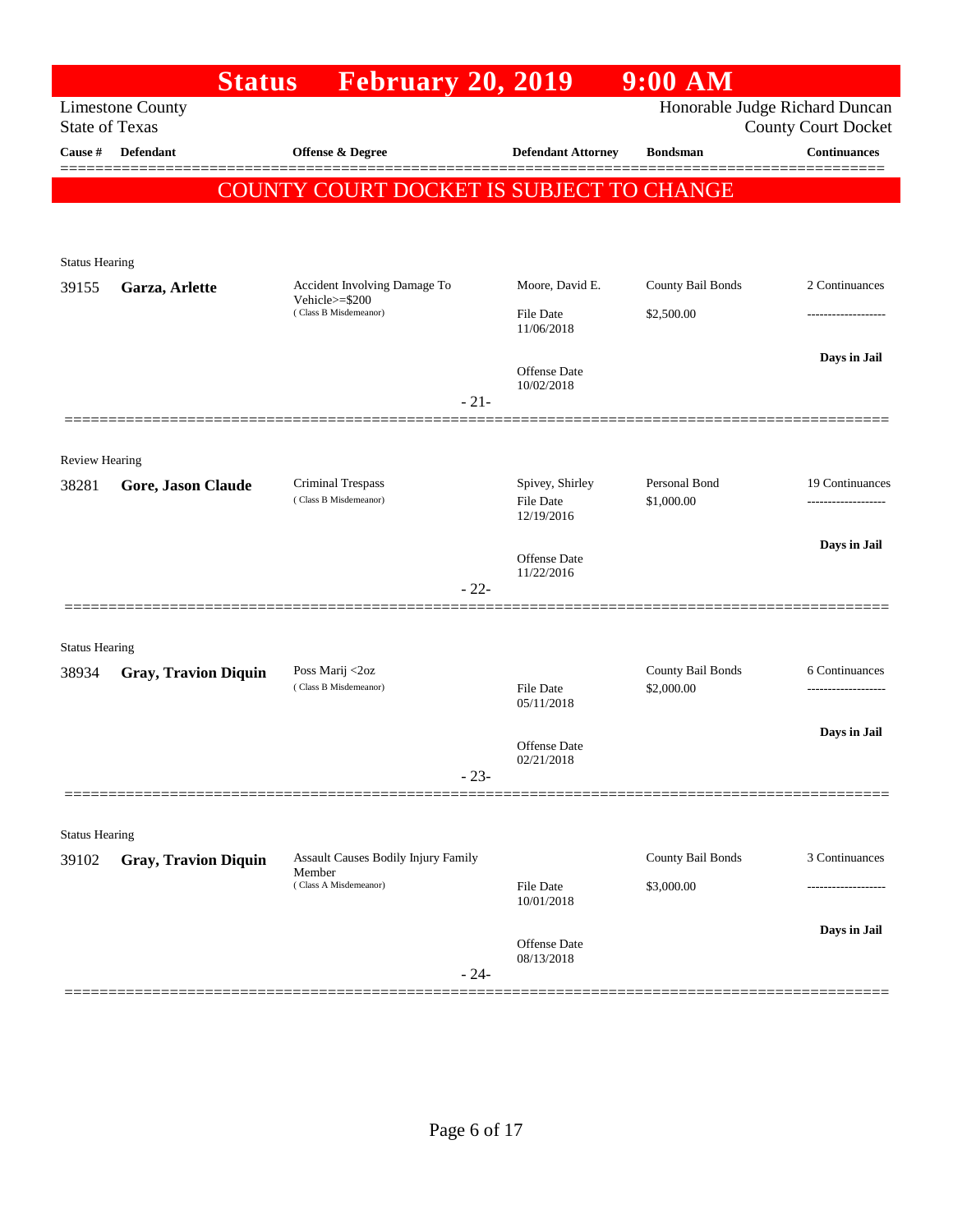|                                | <b>Status</b>               | <b>February 20, 2019</b>                               |        |                                   | $9:00$ AM                       |                                                              |
|--------------------------------|-----------------------------|--------------------------------------------------------|--------|-----------------------------------|---------------------------------|--------------------------------------------------------------|
| <b>State of Texas</b>          | <b>Limestone County</b>     |                                                        |        |                                   |                                 | Honorable Judge Richard Duncan<br><b>County Court Docket</b> |
| Cause #                        | <b>Defendant</b>            | Offense & Degree                                       |        | <b>Defendant Attorney</b>         | <b>Bondsman</b>                 | <b>Continuances</b>                                          |
|                                |                             | COUNTY COURT DOCKET IS SUBJECT TO CHANGE               |        |                                   |                                 |                                                              |
|                                |                             |                                                        |        |                                   |                                 |                                                              |
|                                |                             |                                                        |        |                                   |                                 |                                                              |
| <b>Status Hearing</b><br>39144 | <b>Gray, Travion Diquin</b> | Poss Marij <2oz                                        |        |                                   | County Bail Bonds               | 2 Continuances                                               |
|                                |                             | (Class B Misdemeanor)                                  |        | File Date<br>11/05/2018           | \$2,000.00                      |                                                              |
|                                |                             |                                                        |        |                                   |                                 | Days in Jail                                                 |
|                                |                             |                                                        |        | <b>Offense</b> Date<br>09/05/2018 |                                 |                                                              |
|                                |                             |                                                        | $-25-$ |                                   |                                 |                                                              |
|                                |                             |                                                        |        |                                   |                                 |                                                              |
| <b>Status Hearing</b>          |                             |                                                        |        |                                   |                                 |                                                              |
| 38970                          | <b>Green, Luke Edward</b>   | Driving While Intoxicated 2nd<br>(Class A Misdemeanor) |        | Reed, Benjie<br>File Date         | County Bail Bonds<br>\$3,000.00 | 5 Continuances<br>                                           |
|                                |                             |                                                        |        | 05/30/2018                        |                                 |                                                              |
|                                |                             |                                                        |        | <b>Offense</b> Date               |                                 | Days in Jail                                                 |
|                                |                             |                                                        | $-26-$ | 04/15/2018                        |                                 |                                                              |
|                                |                             |                                                        |        |                                   |                                 |                                                              |
| <b>Status Hearing</b>          |                             |                                                        |        |                                   |                                 |                                                              |
| 38971                          | <b>Green, Luke Edward</b>   | Resist Arrest Search Or Transport                      |        | Reed, Benjie                      | County Bail Bonds               | 5 Continuances                                               |
|                                |                             | (Class A Misdemeanor)                                  |        | File Date<br>05/30/2018           | \$3,000.00                      | -----------------                                            |
|                                |                             |                                                        |        |                                   |                                 | Days in Jail                                                 |
|                                |                             |                                                        |        | Offense Date<br>04/15/2016        |                                 |                                                              |
|                                |                             |                                                        | $-27-$ |                                   |                                 |                                                              |
|                                |                             |                                                        |        |                                   |                                 |                                                              |
| <b>Status Hearing</b>          |                             |                                                        |        |                                   |                                 |                                                              |
| 39098                          | <b>Heard, Bobby Joe</b>     | Poss Marij <2oz<br>(Class B Misdemeanor)               |        | Reed, Benjie<br><b>File Date</b>  | Reed, Benjie<br>\$2,000.00      | 2 Continuances                                               |
|                                |                             |                                                        |        | 10/01/2018                        |                                 |                                                              |
|                                |                             |                                                        |        | Offense Date                      |                                 | Days in Jail                                                 |
|                                |                             |                                                        | $-28-$ | 08/02/2018                        |                                 |                                                              |
|                                |                             |                                                        |        |                                   |                                 |                                                              |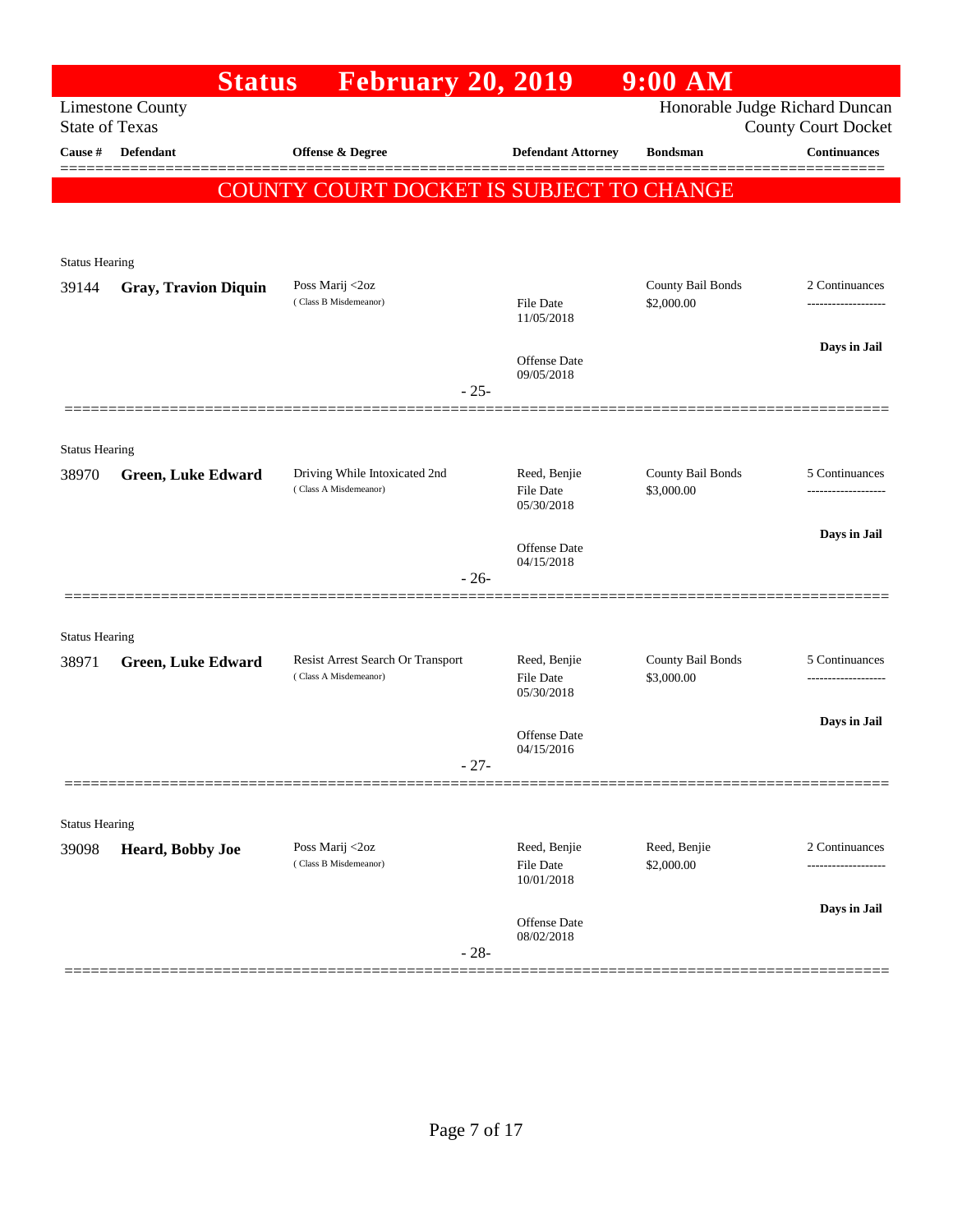|                                | <b>Status</b>                     | <b>February 20, 2019</b>                          |        |                                   | $9:00$ AM                |                                                              |
|--------------------------------|-----------------------------------|---------------------------------------------------|--------|-----------------------------------|--------------------------|--------------------------------------------------------------|
| <b>State of Texas</b>          | <b>Limestone County</b>           |                                                   |        |                                   |                          | Honorable Judge Richard Duncan<br><b>County Court Docket</b> |
| Cause $\#$                     | <b>Defendant</b>                  | <b>Offense &amp; Degree</b>                       |        | <b>Defendant Attorney</b>         | <b>Bondsman</b>          | <b>Continuances</b>                                          |
|                                |                                   | COUNTY COURT DOCKET IS SUBJECT TO CHANGE          |        |                                   |                          |                                                              |
|                                |                                   |                                                   |        |                                   |                          |                                                              |
| <b>Status Hearing</b>          |                                   |                                                   |        |                                   |                          |                                                              |
| 38922                          | Hutchison, Adam<br><b>Dontray</b> | Driving W/Lic Inv W/Prev<br>Conv/Susp/W/O Fin Res |        | Wilson, Scott                     | <b>County Bail Bonds</b> | 8 Continuances                                               |
|                                |                                   | (Class B Misdemeanor)                             |        | <b>File Date</b><br>04/30/2018    | \$2,000.00               | -----------------                                            |
|                                |                                   |                                                   | $-29-$ | <b>Offense</b> Date<br>03/19/2018 |                          | Days in Jail                                                 |
|                                |                                   |                                                   |        |                                   |                          |                                                              |
| <b>Status Hearing</b>          |                                   |                                                   |        |                                   |                          |                                                              |
| 39160                          | Jenkins, Belinda Gail             | Assault Causes Bodily Injury Family<br>Member     |        | Reed, Justin                      | Reed, Justin             | 2 Continuances                                               |
|                                |                                   | (Class A Misdemeanor)                             |        | File Date<br>11/16/2018           | \$3,000.00               | .                                                            |
|                                |                                   |                                                   |        |                                   |                          | Days in Jail                                                 |
|                                |                                   |                                                   |        | <b>Offense</b> Date<br>09/23/2018 |                          |                                                              |
|                                |                                   |                                                   | $-30-$ |                                   |                          |                                                              |
|                                |                                   |                                                   |        |                                   |                          |                                                              |
| <b>Status Hearing</b><br>39110 | Jiminez, Melissa Ann              | Poss Cs Pg $3 < 28g$                              |        |                                   | County Bail Bonds        | 3 Continuances                                               |
|                                |                                   | (Class A Misdemeanor)                             |        | File Date<br>10/10/2018           | \$2,000.00               |                                                              |
|                                |                                   |                                                   |        |                                   |                          | Days in Jail                                                 |
|                                |                                   |                                                   |        | Offense Date<br>09/19/2018        |                          |                                                              |
|                                |                                   |                                                   | $-31-$ |                                   |                          |                                                              |
|                                |                                   |                                                   |        |                                   |                          |                                                              |
| <b>Status Hearing</b>          |                                   | Poss Dangerous Drug                               |        |                                   | County Bail Bonds        | 3 Continuances                                               |
| 39111                          | Jiminez, Melissa Ann              | (Class A Misdemeanor)                             |        | File Date<br>10/10/2018           | \$2,000.00               | -----------------                                            |
|                                |                                   |                                                   |        |                                   |                          | Days in Jail                                                 |
|                                |                                   |                                                   | $-32-$ | Offense Date<br>09/19/2018        |                          |                                                              |
|                                |                                   |                                                   |        |                                   |                          |                                                              |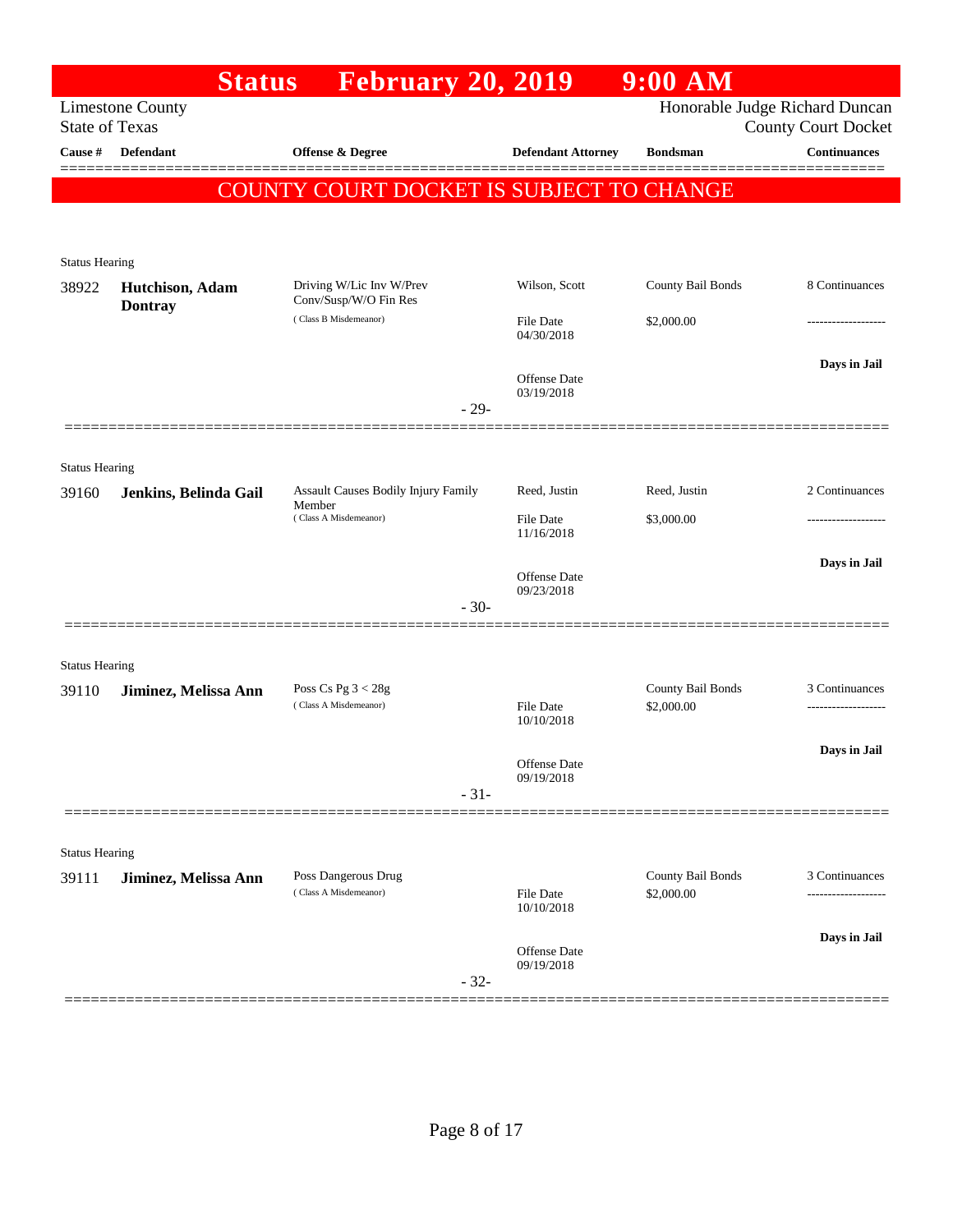|                       | <b>Status</b>                         | <b>February 20, 2019</b>                           |        |                                                   | $9:00$ AM           |                                                              |
|-----------------------|---------------------------------------|----------------------------------------------------|--------|---------------------------------------------------|---------------------|--------------------------------------------------------------|
| <b>State of Texas</b> | <b>Limestone County</b>               |                                                    |        |                                                   |                     | Honorable Judge Richard Duncan<br><b>County Court Docket</b> |
| Cause #               | <b>Defendant</b>                      | Offense & Degree                                   |        | <b>Defendant Attorney</b>                         | <b>Bondsman</b>     | <b>Continuances</b>                                          |
|                       |                                       |                                                    |        |                                                   |                     | ======                                                       |
|                       |                                       | COUNTY COURT DOCKET IS SUBJECT TO CHANGE           |        |                                                   |                     |                                                              |
|                       |                                       |                                                    |        |                                                   |                     |                                                              |
| <b>Review Hearing</b> |                                       |                                                    |        |                                                   |                     |                                                              |
| 38976                 | <b>Jones, Clarence James</b>          | Assault Cause Bodily Inj.<br>(Class A Misdemeanor) |        | Burkeen, Daniel<br><b>File Date</b><br>06/06/2018 |                     | 3 Continuances                                               |
|                       |                                       |                                                    | $-33-$ | Offense Date<br>05/09/2018                        |                     | <b>265 Days in Jail</b>                                      |
|                       |                                       |                                                    |        |                                                   |                     |                                                              |
| <b>Status Hearing</b> |                                       |                                                    |        |                                                   |                     |                                                              |
| 39167                 | <b>Kitchens, John Rowdy</b>           | Assault Causes Bodily Injury Family                |        | Tate, Greg                                        | Freebird Bail Bonds | 2 Continuances                                               |
|                       |                                       | Member<br>(Class A Misdemeanor)                    |        | File Date<br>11/21/2018                           | \$2,500.00          | ------------------                                           |
|                       |                                       |                                                    |        | <b>Offense</b> Date                               |                     | Days in Jail                                                 |
|                       |                                       |                                                    | $-34-$ | 09/20/2018                                        |                     |                                                              |
|                       |                                       |                                                    |        |                                                   |                     |                                                              |
| <b>Status Hearing</b> |                                       |                                                    |        |                                                   |                     |                                                              |
| 39174                 | Kramer, Chance<br><b>Michael</b>      | Hunt Poss Exotic Animals                           |        |                                                   | County Bail Bonds   | 1 Continuances                                               |
|                       |                                       | (Class A Misdemeanor)                              |        | File Date<br>12/03/2018                           | \$3,000.00          | ---------------                                              |
|                       |                                       |                                                    |        | Offense Date<br>04/14/2018                        |                     | Days in Jail                                                 |
|                       |                                       |                                                    | $-35-$ |                                                   |                     |                                                              |
|                       |                                       |                                                    |        |                                                   |                     |                                                              |
| Arraignment           |                                       | Driving While Intoxicated                          |        | Reed, Justin                                      | Reed, Justin        | 1 Continuances                                               |
| 39179                 | Kutscherousky,<br><b>Jordyn James</b> |                                                    |        |                                                   |                     |                                                              |
|                       |                                       | (Class B Misdemeanor)                              |        | File Date<br>12/18/2018                           | \$2,500.00          | ----------------                                             |
|                       |                                       |                                                    |        | Offense Date<br>07/05/2018                        |                     | Days in Jail                                                 |
|                       |                                       |                                                    | $-36-$ |                                                   |                     |                                                              |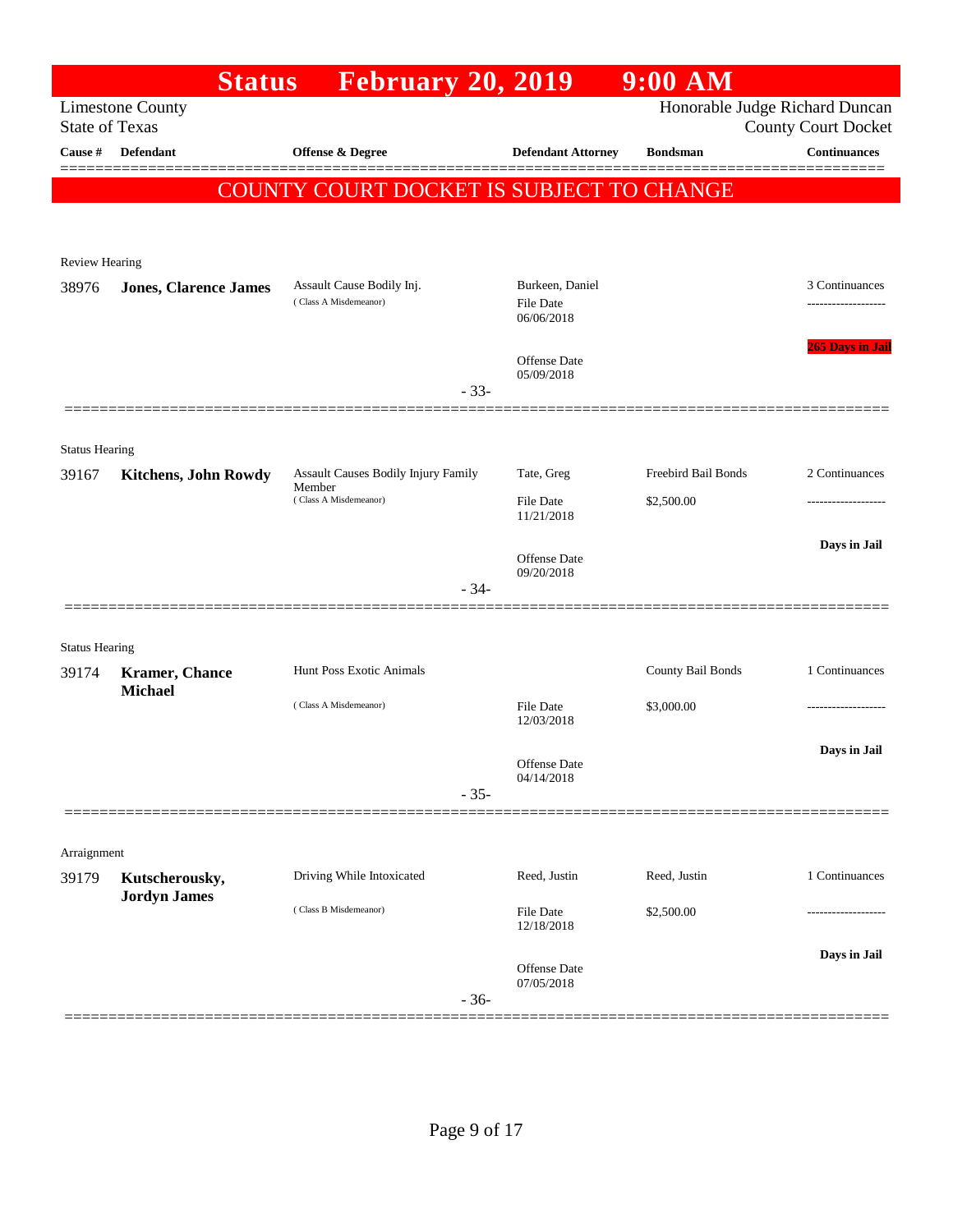|                       | <b>Status</b>                        | <b>February 20, 2019</b>                                 |                                   | $9:00$ AM                                 |                                  |
|-----------------------|--------------------------------------|----------------------------------------------------------|-----------------------------------|-------------------------------------------|----------------------------------|
| <b>State of Texas</b> | <b>Limestone County</b>              |                                                          |                                   | Honorable Judge Richard Duncan            | <b>County Court Docket</b>       |
| Cause #               | <b>Defendant</b>                     | <b>Offense &amp; Degree</b>                              | <b>Defendant Attorney</b>         | <b>Bondsman</b>                           | <b>Continuances</b>              |
|                       |                                      | COUNTY COURT DOCKET IS SUBJECT TO CHANGE                 |                                   |                                           |                                  |
|                       |                                      |                                                          |                                   |                                           |                                  |
| <b>Review Hearing</b> |                                      |                                                          |                                   |                                           |                                  |
| 38554                 | Lachman, Christopher<br><b>Scott</b> | Engage In Organized Criminal Activity                    | Reed, Justin                      | Freebird Bail Bonds                       | 12 Continuances                  |
|                       |                                      | (Class B Misdemeanor)                                    | <b>File Date</b><br>06/27/2017    | \$2,000.00                                |                                  |
|                       |                                      | $-37-$                                                   | Offense Date<br>01/05/2017        |                                           | Days in Jail                     |
|                       |                                      |                                                          |                                   |                                           |                                  |
| <b>Review Hearing</b> |                                      |                                                          |                                   |                                           |                                  |
| 38555                 | Lachman, Christopher                 | Engage In Organized Criminal Activity                    | Reed, Justin                      | Freebird Bail Bonds                       | 12 Continuances                  |
|                       | <b>Scott</b>                         | (Class A Misdemeanor)                                    | <b>File Date</b><br>06/27/2017    | \$2,500.00                                |                                  |
|                       |                                      |                                                          | <b>Offense</b> Date<br>12/19/2016 |                                           | Days in Jail                     |
|                       |                                      | $-38-$                                                   |                                   |                                           |                                  |
| <b>Status Hearing</b> |                                      |                                                          |                                   |                                           |                                  |
| 38790                 | <b>Lang, James Barry</b>             | Poss Marij <2oz                                          | Reed, Justin                      | County Bail Bonds                         | 8 Continuances                   |
|                       |                                      | (Class B Misdemeanor)                                    | <b>File Date</b><br>01/19/2018    | \$2,000.00                                |                                  |
|                       |                                      |                                                          | Offense Date                      |                                           | Days in Jail                     |
|                       |                                      | $-39-$                                                   | 11/04/2017                        |                                           |                                  |
|                       |                                      |                                                          |                                   |                                           |                                  |
| <b>Status Hearing</b> |                                      |                                                          |                                   |                                           |                                  |
| 38833                 | <b>Lang, James Barry</b>             | Criminal Mischief >=\$100<\$750<br>(Class B Misdemeanor) | <b>File Date</b><br>02/19/2018    | <b>Falls County Bonding</b><br>\$1,500.00 | 2 Continuances<br>-------------- |
|                       |                                      |                                                          |                                   |                                           | Days in Jail                     |
|                       |                                      | $-40-$                                                   | <b>Offense</b> Date<br>10/24/2017 |                                           |                                  |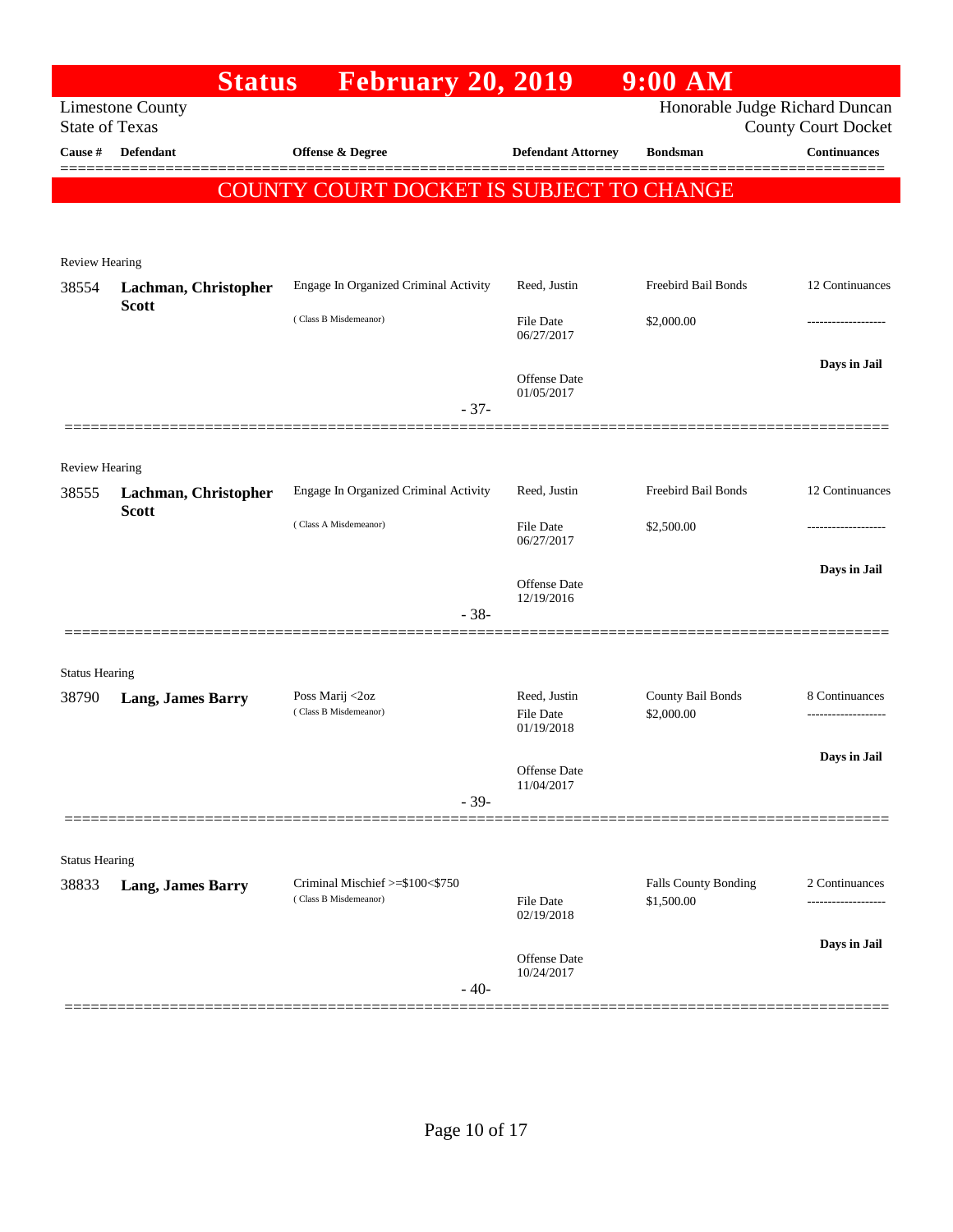|                                | <b>Status</b>           | <b>February 20, 2019</b>                 |                                | 9:00 AM           |                                                              |
|--------------------------------|-------------------------|------------------------------------------|--------------------------------|-------------------|--------------------------------------------------------------|
| <b>State of Texas</b>          | <b>Limestone County</b> |                                          |                                |                   | Honorable Judge Richard Duncan<br><b>County Court Docket</b> |
| Cause #                        | Defendant               | <b>Offense &amp; Degree</b>              | <b>Defendant Attorney</b>      | <b>Bondsman</b>   | <b>Continuances</b>                                          |
|                                |                         | COUNTY COURT DOCKET IS SUBJECT TO CHANGE |                                |                   |                                                              |
|                                |                         |                                          |                                |                   |                                                              |
| <b>Status Hearing</b>          |                         |                                          |                                |                   |                                                              |
| 39149                          | McCoy, Jerome Shaun     | Driving While Intoxicated                | Reed, Justin                   | County Bail Bonds | 3 Continuances                                               |
|                                |                         | (Class B Misdemeanor)                    | <b>File Date</b><br>11/05/2018 | \$2,500.00        | ------------------                                           |
|                                |                         |                                          |                                |                   | Days in Jail                                                 |
|                                |                         |                                          | Offense Date<br>09/19/2018     |                   |                                                              |
|                                |                         | $-41-$                                   |                                |                   |                                                              |
|                                |                         |                                          |                                |                   |                                                              |
| <b>Status Hearing</b><br>39150 | McCoy, Jerome Shaun     | Resist Arrest Search Or Transport        | Reed, Justin                   | County Bail Bonds | 3 Continuances                                               |
|                                |                         | (Class A Misdemeanor)                    | <b>File Date</b><br>11/05/2018 | \$2,500.00        |                                                              |
|                                |                         |                                          |                                |                   | Days in Jail                                                 |
|                                |                         |                                          | Offense Date<br>09/19/2018     |                   |                                                              |
|                                |                         | $-42-$                                   |                                |                   |                                                              |
|                                |                         |                                          |                                |                   |                                                              |
| <b>Status Hearing</b><br>39151 | McCoy, Jerome Shaun     | Resist Arrest Search Or Transport        | Reed, Justin                   | County Bail Bonds | 3 Continuances                                               |
|                                |                         | (Class A Misdemeanor)                    | <b>File Date</b><br>11/05/2018 | \$2,500.00        | ----------------                                             |
|                                |                         |                                          |                                |                   | Days in Jail                                                 |
|                                |                         |                                          | Offense Date<br>09/19/2018     |                   |                                                              |
|                                |                         | $-43-$                                   |                                |                   |                                                              |
| <b>Status Hearing</b>          |                         |                                          |                                |                   |                                                              |
| 39168                          | <b>Medlock, Stacy</b>   | Assault Causes Bodily Injury Family      | Moore, David E.                | County Bail Bonds | 1 Continuances                                               |
|                                | <b>Garnett</b>          | Member<br>(Class A Misdemeanor)          | <b>File Date</b>               | \$3,000.00        |                                                              |
|                                |                         |                                          | 11/26/2018                     |                   |                                                              |
|                                |                         |                                          | Offense Date                   |                   | Days in Jail                                                 |
|                                |                         | $-44-$                                   | 10/11/2018                     |                   |                                                              |
|                                |                         |                                          |                                |                   |                                                              |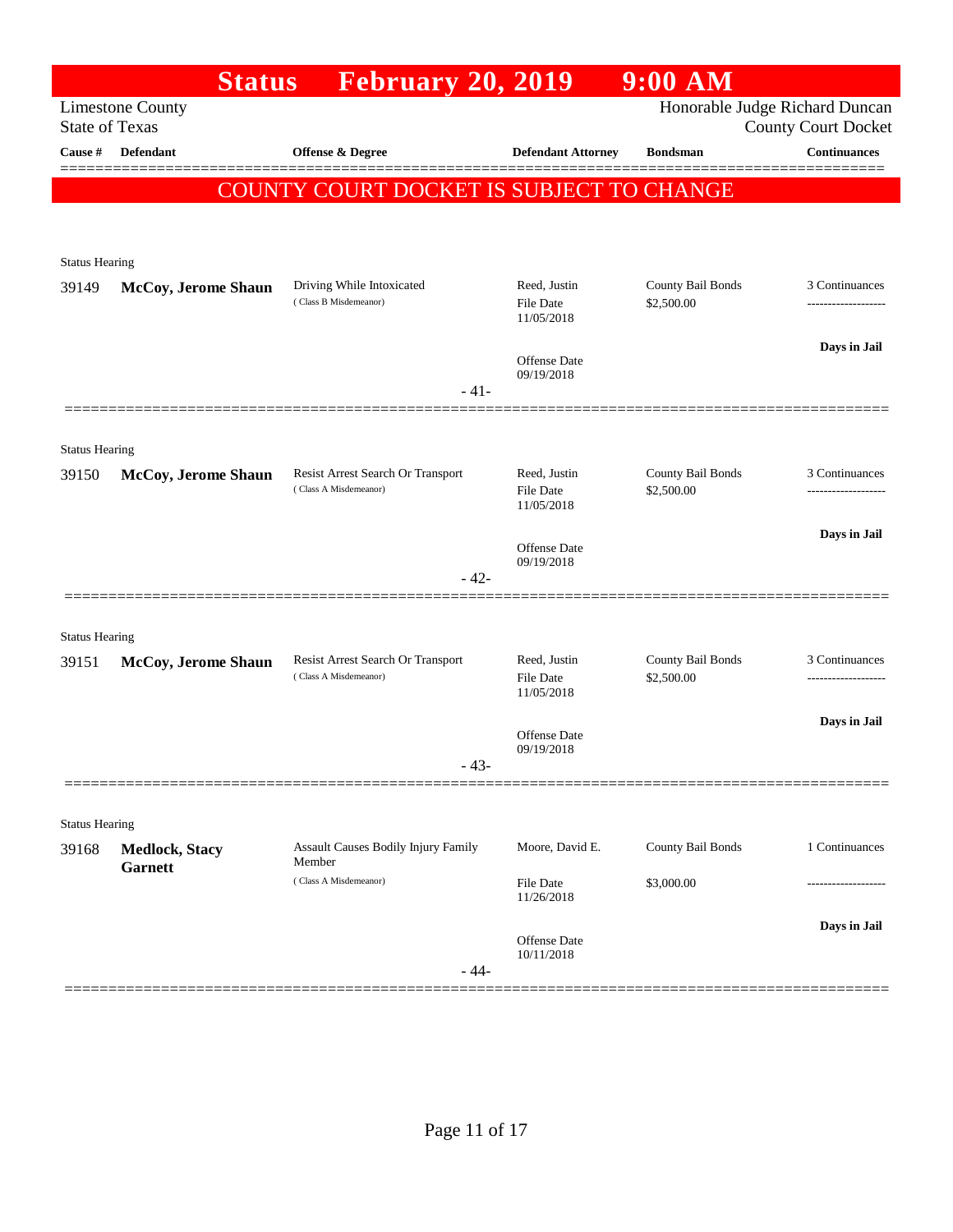|                                | <b>Status</b>                    | <b>February 20, 2019</b>                     |                                                | $9:00$ AM                       |                                                              |
|--------------------------------|----------------------------------|----------------------------------------------|------------------------------------------------|---------------------------------|--------------------------------------------------------------|
| <b>State of Texas</b>          | <b>Limestone County</b>          |                                              |                                                |                                 | Honorable Judge Richard Duncan<br><b>County Court Docket</b> |
| Cause #                        | <b>Defendant</b>                 | Offense & Degree                             | <b>Defendant Attorney</b>                      | <b>Bondsman</b>                 | <b>Continuances</b>                                          |
|                                |                                  | COUNTY COURT DOCKET IS SUBJECT TO CHANGE     |                                                |                                 |                                                              |
| <b>Status Hearing</b>          |                                  |                                              |                                                |                                 |                                                              |
| 39100                          | Mendoza, Ricardo<br><b>Jesus</b> | Poss Marij <2oz                              |                                                | Freebird Bail Bonds             | 3 Continuances                                               |
|                                |                                  | (Class B Misdemeanor)                        | <b>File Date</b><br>10/01/2018                 | \$2,000.00                      |                                                              |
|                                |                                  | $-45-$                                       | Offense Date<br>08/09/2018                     |                                 | Days in Jail                                                 |
|                                |                                  |                                              |                                                |                                 |                                                              |
| <b>Status Hearing</b><br>39159 | Menendez, Joel                   | Assault Causes Bodily Injury Family          | Reed, Stephen M.                               | County Bail Bonds               | 2 Continuances                                               |
|                                |                                  | Member<br>(Class A Misdemeanor)              | <b>File Date</b><br>11/16/2018                 | \$3,000.00                      |                                                              |
|                                |                                  |                                              | Offense Date<br>10/11/2018                     |                                 | Days in Jail                                                 |
|                                |                                  | $-46-$                                       |                                                |                                 |                                                              |
| <b>Status Hearing</b>          |                                  |                                              |                                                |                                 |                                                              |
| 39097                          | <b>Nearn, Phillip Douglas</b>    | Poss Marij <2oz<br>(Class B Misdemeanor)     | <b>File Date</b><br>10/01/2018                 | County Bail Bonds<br>\$2,000.00 | 2 Continuances<br>-------------------                        |
|                                |                                  | $-47-$                                       | Offense Date<br>08/31/2018                     |                                 | Days in Jail                                                 |
|                                |                                  |                                              |                                                |                                 |                                                              |
| Plea Hearing                   |                                  |                                              |                                                |                                 |                                                              |
| 38851                          | <b>Owens, Jimmy Dale</b>         | Unl Carrying Weapon<br>(Class A Misdemeanor) | Reed, Benjie<br><b>File Date</b><br>03/09/2018 | Reed, Justin<br>\$3,000.00      | 0 Continuances                                               |
|                                |                                  | $-48-$                                       | Offense Date<br>09/18/2017                     |                                 | Days in Jail                                                 |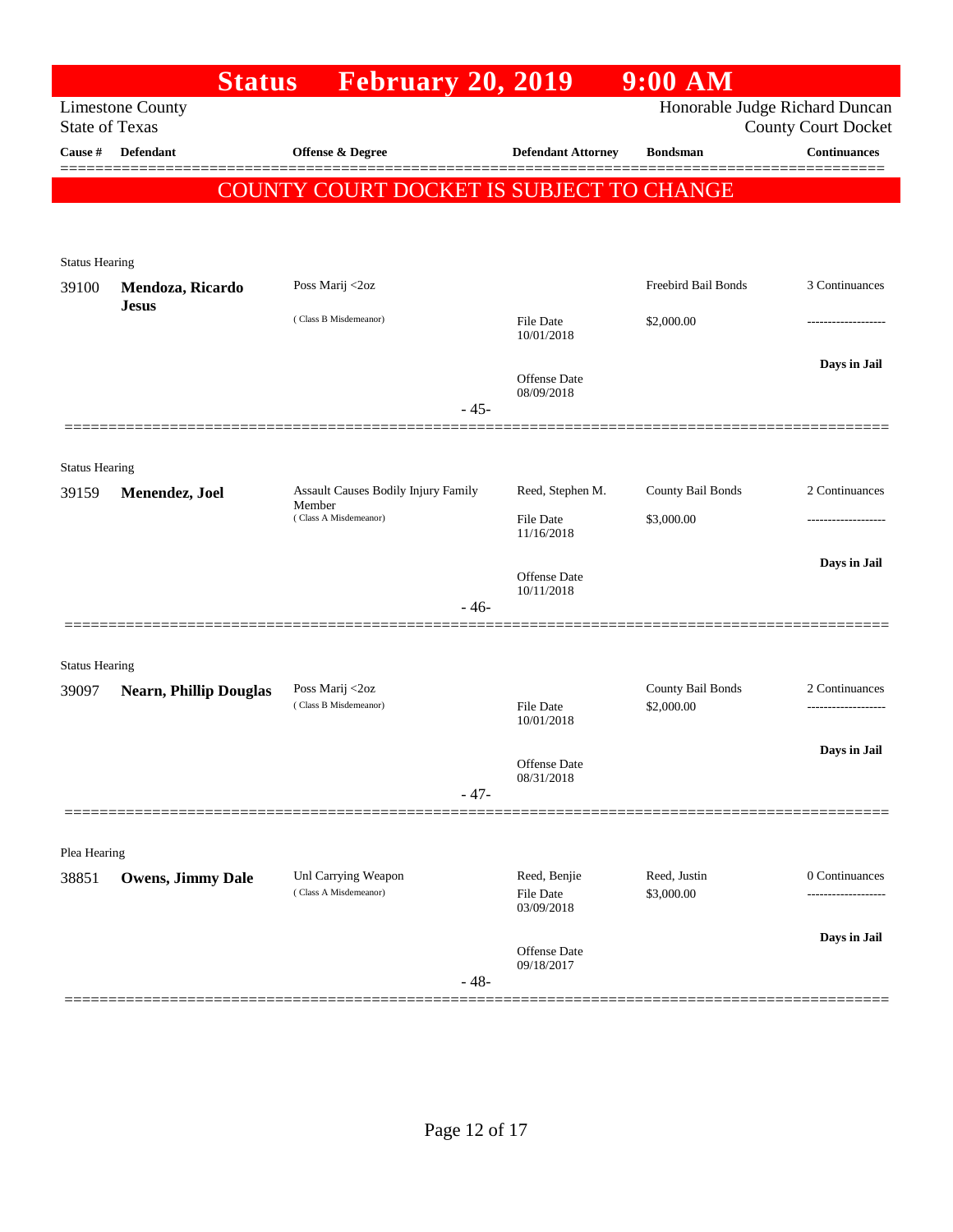|                                |                              | <b>Status</b>         | <b>February 20, 2019</b>                                                   |                         |                                  | $9:00$ AM                      |                            |
|--------------------------------|------------------------------|-----------------------|----------------------------------------------------------------------------|-------------------------|----------------------------------|--------------------------------|----------------------------|
| <b>State of Texas</b>          | <b>Limestone County</b>      |                       |                                                                            |                         |                                  | Honorable Judge Richard Duncan | <b>County Court Docket</b> |
| Cause #                        | <b>Defendant</b>             |                       | <b>Offense &amp; Degree</b>                                                |                         | <b>Defendant Attorney</b>        | <b>Bondsman</b>                | <b>Continuances</b>        |
|                                |                              |                       | COUNTY COURT DOCKET IS SUBJECT TO CHANGE                                   |                         |                                  |                                |                            |
|                                |                              |                       |                                                                            |                         |                                  |                                |                            |
| Plea Hearing                   |                              |                       |                                                                            |                         |                                  |                                |                            |
| 38852                          | <b>Owens, Jimmy Dale</b>     |                       | Poss Marij <2oz<br>(Class B Misdemeanor)                                   |                         | Reed, Benjie<br><b>File Date</b> | Reed, Justin<br>\$2,000.00     | 0 Continuances             |
|                                |                              |                       |                                                                            |                         | 03/09/2018                       |                                |                            |
|                                |                              |                       |                                                                            |                         | Offense Date                     |                                | Days in Jail               |
|                                |                              |                       |                                                                            | $-49-$                  | 09/18/2017                       |                                |                            |
|                                |                              |                       |                                                                            |                         |                                  |                                |                            |
| <b>Review Hearing</b>          |                              |                       |                                                                            |                         | Reed, Benjie                     |                                | 25 Continuances            |
| 38140                          | Perkins, Anna Sharp          |                       | Driving W/Lic Inv W/Prev<br>Conv/Susp/W/O Fin Res<br>(Class B Misdemeanor) |                         | <b>File Date</b>                 |                                |                            |
|                                |                              |                       |                                                                            |                         | 08/23/2016                       |                                |                            |
|                                |                              |                       |                                                                            |                         | Offense Date<br>10/13/2015       |                                | Days in Jail               |
|                                |                              |                       |                                                                            | $-50-$                  |                                  |                                |                            |
|                                |                              |                       |                                                                            |                         |                                  |                                |                            |
| <b>Status Hearing</b><br>39115 | Polk, Eva                    |                       | Theft Prop $>=$ \$100 $<$ \$750                                            |                         |                                  | T Chapman Bail Bonds           | 1 Continuances             |
|                                |                              | (Class B Misdemeanor) |                                                                            |                         | <b>File Date</b><br>10/17/2018   | \$1,000.00                     | -----------------          |
|                                |                              |                       |                                                                            |                         |                                  |                                | Days in Jail               |
|                                |                              |                       |                                                                            | $-51-$                  | Offense Date<br>04/06/2018       |                                |                            |
|                                |                              |                       |                                                                            |                         |                                  |                                |                            |
| <b>Status Hearing</b>          |                              |                       |                                                                            |                         |                                  |                                |                            |
| 39169                          | Powe, Walter William,<br>Jr. |                       | Poss Marij >2oz<=4oz                                                       |                         | Wilson, Scott                    | Freebird Bail Bonds            | 1 Continuances             |
|                                |                              | (Class A Misdemeanor) |                                                                            | File Date<br>11/26/2018 | \$5,000.00                       |                                |                            |
|                                |                              |                       |                                                                            |                         | Offense Date                     |                                | Days in Jail               |
|                                |                              |                       |                                                                            | $-52-$                  | 05/07/2018                       |                                |                            |
|                                |                              |                       |                                                                            |                         |                                  |                                |                            |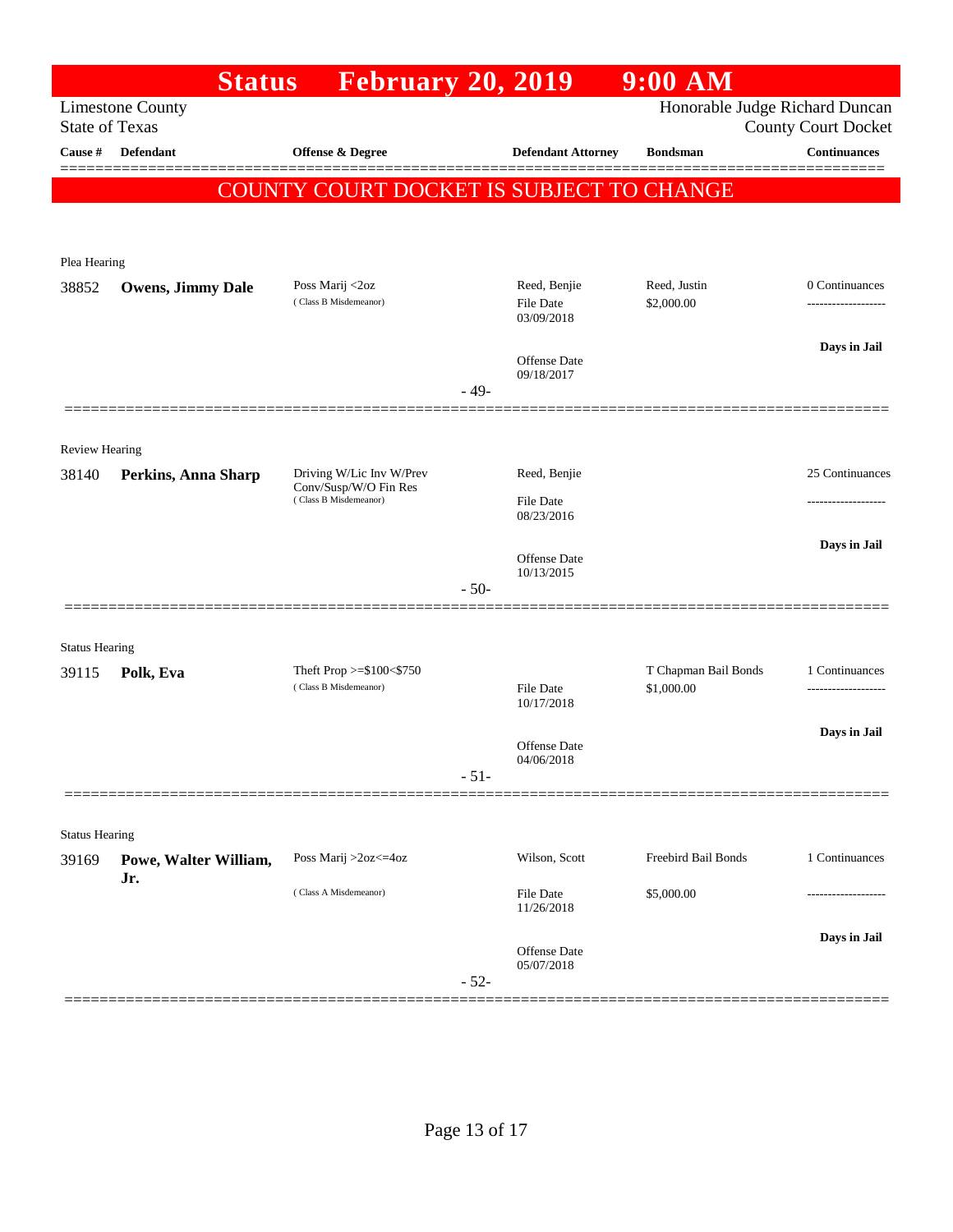|                                                                                                                  | <b>Status</b>         | <b>February 20, 2019</b>                           |        |                                                | $9:00$ AM                                |                        |
|------------------------------------------------------------------------------------------------------------------|-----------------------|----------------------------------------------------|--------|------------------------------------------------|------------------------------------------|------------------------|
| Honorable Judge Richard Duncan<br><b>Limestone County</b><br><b>State of Texas</b><br><b>County Court Docket</b> |                       |                                                    |        |                                                |                                          |                        |
| Cause #                                                                                                          | Defendant             | Offense & Degree                                   |        | <b>Defendant Attorney</b>                      | <b>Bondsman</b>                          | <b>Continuances</b>    |
|                                                                                                                  |                       | COUNTY COURT DOCKET IS SUBJECT TO CHANGE           |        |                                                |                                          | ======                 |
|                                                                                                                  |                       |                                                    |        |                                                |                                          |                        |
|                                                                                                                  |                       |                                                    |        |                                                |                                          |                        |
| <b>Status Hearing</b>                                                                                            |                       |                                                    |        |                                                |                                          |                        |
| 39104                                                                                                            | Radke, Taylor Ann     | Poss Cs Pg $3 < 28g$<br>(Class A Misdemeanor)      |        | Sanders, Raymond L.<br>File Date<br>10/10/2018 | <b>Freebird Bail Bonds</b><br>\$5,000.00 | 3 Continuances<br>.    |
|                                                                                                                  |                       |                                                    |        | Offense Date<br>06/06/2018                     |                                          | Days in Jail           |
|                                                                                                                  |                       |                                                    | $-53-$ |                                                |                                          |                        |
| <b>Status Hearing</b>                                                                                            |                       |                                                    |        |                                                |                                          |                        |
| 39127                                                                                                            | Reyes, Angela Heather | Driving W/Lic Inv W/Prev                           |        | Latray, Michelle J.                            | County Bail Bonds                        | 2 Continuances         |
|                                                                                                                  |                       | Conv/Susp/W/O Fin Res<br>(Class B Misdemeanor)     |        | <b>File Date</b><br>10/24/2018                 | \$2,000.00                               | -------------------    |
|                                                                                                                  |                       |                                                    |        | Offense Date                                   |                                          | Days in Jail           |
|                                                                                                                  |                       |                                                    | $-54-$ | 08/25/2018                                     |                                          |                        |
|                                                                                                                  |                       |                                                    |        |                                                |                                          |                        |
| <b>Status Hearing</b>                                                                                            |                       |                                                    |        |                                                |                                          |                        |
| 38856                                                                                                            | Reyes, Rosario Renea  | Driving While Intoxicated<br>(Class B Misdemeanor) |        | Reed, Benjie<br>File Date<br>03/12/2018        | County Bail Bonds<br>\$2,000.00          | 10 Continuances<br>.   |
|                                                                                                                  |                       |                                                    |        |                                                |                                          | Days in Jail           |
|                                                                                                                  |                       |                                                    |        | Offense Date<br>02/18/2018                     |                                          |                        |
|                                                                                                                  |                       |                                                    | $-55-$ |                                                |                                          |                        |
|                                                                                                                  |                       |                                                    |        |                                                |                                          |                        |
| <b>Status Hearing</b><br>39137                                                                                   | Richardson, Justin    | Accident Involving Damage To                       |        | Moore, David E.                                |                                          | 2 Continuances         |
|                                                                                                                  | Lavar                 | Vehicle>=\$200<br>(Class B Misdemeanor)            |        | File Date<br>10/29/2018                        |                                          | -----------            |
|                                                                                                                  |                       |                                                    |        |                                                |                                          | <b>37 Days in Jail</b> |
|                                                                                                                  |                       |                                                    | $-56-$ | Offense Date<br>10/09/2018                     |                                          |                        |
|                                                                                                                  |                       |                                                    |        |                                                |                                          |                        |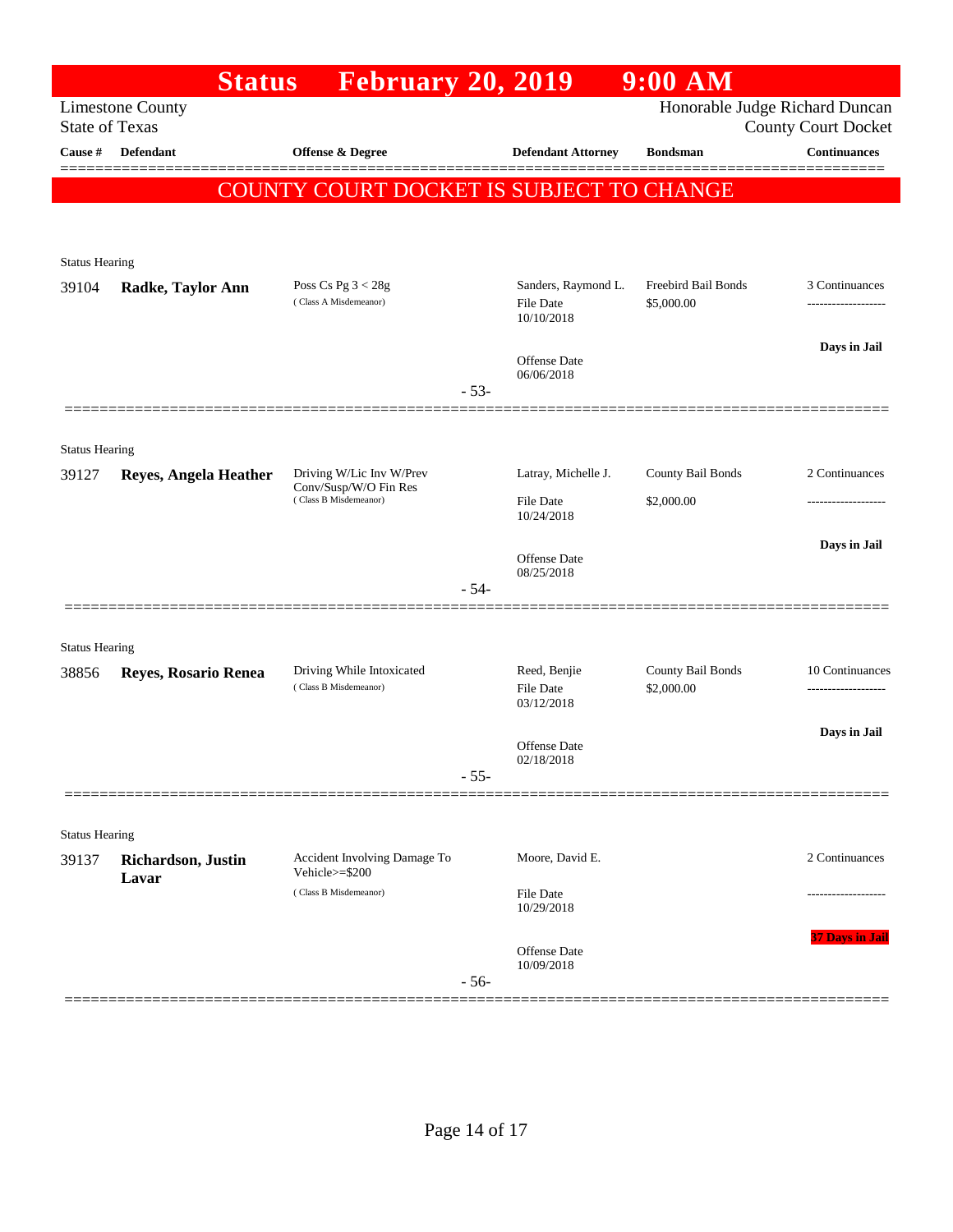|                                |                                 | <b>Status</b> | <b>February 20, 2019</b>                                   |        |                                                | $9:00$ AM                  |                                                              |
|--------------------------------|---------------------------------|---------------|------------------------------------------------------------|--------|------------------------------------------------|----------------------------|--------------------------------------------------------------|
| <b>State of Texas</b>          | <b>Limestone County</b>         |               |                                                            |        |                                                |                            | Honorable Judge Richard Duncan<br><b>County Court Docket</b> |
| Cause #                        | <b>Defendant</b>                |               | Offense & Degree                                           |        | <b>Defendant Attorney</b>                      | <b>Bondsman</b>            | <b>Continuances</b>                                          |
|                                |                                 |               | COUNTY COURT DOCKET IS SUBJECT TO CHANGE                   |        |                                                |                            |                                                              |
|                                |                                 |               |                                                            |        |                                                |                            |                                                              |
| <b>Status Hearing</b>          |                                 |               |                                                            |        |                                                |                            |                                                              |
| 39084                          | Rivera, Jonathan<br><b>Adam</b> |               | Poss Cs Pg $3 < 28g$                                       |        | Reed, Justin                                   | Freebird Bail Bonds        | 4 Continuances                                               |
|                                |                                 |               | (Class A Misdemeanor)                                      |        | File Date<br>09/05/2018                        | \$3,000.00                 |                                                              |
|                                |                                 |               |                                                            |        | <b>Offense Date</b><br>06/06/2018              |                            | Days in Jail                                                 |
|                                |                                 |               |                                                            | $-57-$ |                                                |                            |                                                              |
|                                |                                 |               |                                                            |        |                                                |                            |                                                              |
| <b>Status Hearing</b><br>39074 | Shelburne, Brian                |               | Poss Dangerous Drug                                        |        | Tate, Greg                                     | Freebird Bail Bonds        | 5 Continuances                                               |
|                                | <b>James</b>                    |               | (Class A Misdemeanor)                                      |        | <b>File Date</b><br>08/23/2018                 | \$3,000.00                 |                                                              |
|                                |                                 |               |                                                            |        | <b>Offense Date</b>                            |                            | Days in Jail                                                 |
|                                |                                 |               |                                                            | $-58-$ | 07/29/2018                                     |                            |                                                              |
|                                |                                 |               |                                                            |        |                                                |                            |                                                              |
| <b>Status Hearing</b>          |                                 |               |                                                            |        |                                                |                            |                                                              |
| 39070                          | <b>Sims, Henry Lee</b>          |               | Resist Arrest Search Or Transport<br>(Class A Misdemeanor) |        | Reed, Justin<br><b>File Date</b><br>08/23/2018 | Reed, Justin<br>\$3,000.00 | 2 Continuances                                               |
|                                |                                 |               |                                                            |        | Offense Date                                   |                            | Days in Jail                                                 |
|                                |                                 |               |                                                            | $-59-$ | 08/12/2018                                     |                            |                                                              |
|                                |                                 |               |                                                            |        |                                                |                            |                                                              |
| <b>Status Hearing</b>          |                                 |               |                                                            |        |                                                |                            |                                                              |
| 39071                          | <b>Sims, Henry Lee</b>          |               | Criminal Mischief >=\$100<\$750<br>(Class B Misdemeanor)   |        | Reed, Justin<br><b>File Date</b><br>08/23/2018 | Reed, Justin<br>\$1,000.00 | 2 Continuances                                               |
|                                |                                 |               |                                                            | $-60-$ | <b>Offense Date</b><br>08/12/2018              |                            | Days in Jail                                                 |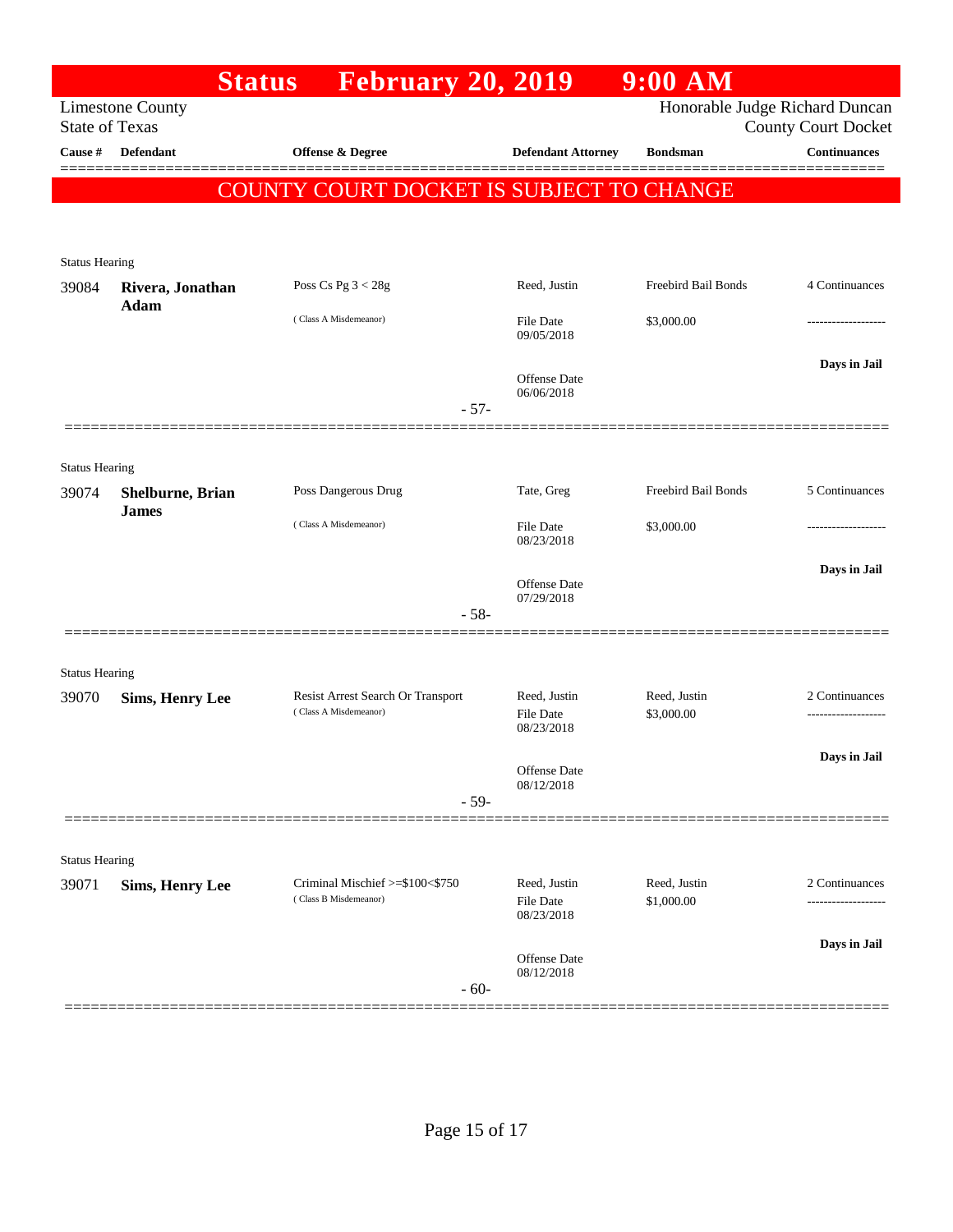|                                                  |                             | <b>Status</b> | <b>February 20, 2019</b>                 |        |                                | $9:00$ AM         |                                                              |
|--------------------------------------------------|-----------------------------|---------------|------------------------------------------|--------|--------------------------------|-------------------|--------------------------------------------------------------|
| <b>Limestone County</b><br><b>State of Texas</b> |                             |               |                                          |        |                                |                   | Honorable Judge Richard Duncan<br><b>County Court Docket</b> |
| Cause #                                          | <b>Defendant</b>            |               | <b>Offense &amp; Degree</b>              |        | <b>Defendant Attorney</b>      | <b>Bondsman</b>   | <b>Continuances</b>                                          |
|                                                  |                             |               | COUNTY COURT DOCKET IS SUBJECT TO CHANGE |        |                                |                   |                                                              |
|                                                  |                             |               |                                          |        |                                |                   |                                                              |
| <b>Status Hearing</b>                            |                             |               |                                          |        |                                |                   |                                                              |
| 39072                                            | <b>Sims, Henry Lee</b>      |               | Harrassment                              |        | Reed, Justin                   | Reed, Justin      | 2 Continuances                                               |
|                                                  |                             |               | (Class B Misdemeanor)                    |        | File Date<br>08/23/2018        | \$1,000.00        |                                                              |
|                                                  |                             |               |                                          |        |                                |                   | Days in Jail                                                 |
|                                                  |                             |               |                                          |        | Offense Date<br>08/12/2018     |                   |                                                              |
|                                                  |                             |               |                                          | $-61-$ |                                |                   |                                                              |
|                                                  |                             |               |                                          |        |                                |                   |                                                              |
| Theft By Check<br>38488                          | Smith, Tawakani             |               | Theft Prop >=\$100<\$750                 |        | Reed, Benjie                   |                   | 15 Continuances                                              |
|                                                  |                             |               | (Class B Misdemeanor)                    |        | <b>File Date</b><br>05/09/2017 |                   | .                                                            |
|                                                  |                             |               |                                          |        |                                |                   | Days in Jail                                                 |
|                                                  |                             |               |                                          |        | Offense Date<br>06/28/2016     |                   |                                                              |
|                                                  |                             |               |                                          | $-62-$ |                                |                   |                                                              |
|                                                  |                             |               |                                          |        |                                |                   |                                                              |
| <b>Status Hearing</b>                            |                             |               | Fail To Identify Fugitive Intent Give    |        | Reed, Benjie                   | Reed, Benjie      | 8 Continuances                                               |
| 38837                                            | Smith, Tawakani             | False Info    | (Class A Misdemeanor)                    |        | <b>File Date</b>               | \$3,000.00        | -------------------                                          |
|                                                  |                             |               |                                          |        | 02/23/2018                     |                   |                                                              |
|                                                  |                             |               |                                          |        | Offense Date                   |                   | Days in Jail                                                 |
|                                                  |                             |               |                                          | $-63-$ | 02/14/2018                     |                   |                                                              |
|                                                  |                             |               |                                          |        |                                |                   |                                                              |
| <b>Status Hearing</b>                            |                             |               |                                          |        |                                |                   |                                                              |
| 38836                                            | <b>Story, Wesley Walker</b> |               | Poss Marij <2oz<br>(Class B Misdemeanor) |        | Reed, Benjie                   | County Bail Bonds | 7 Continuances                                               |
|                                                  |                             |               |                                          |        | File Date<br>02/22/2018        | \$2,000.00        | -------------                                                |
|                                                  |                             |               |                                          |        | Offense Date                   |                   | Days in Jail                                                 |
|                                                  |                             |               |                                          | $-64-$ | 11/14/2017                     |                   |                                                              |
|                                                  |                             |               |                                          |        |                                |                   |                                                              |